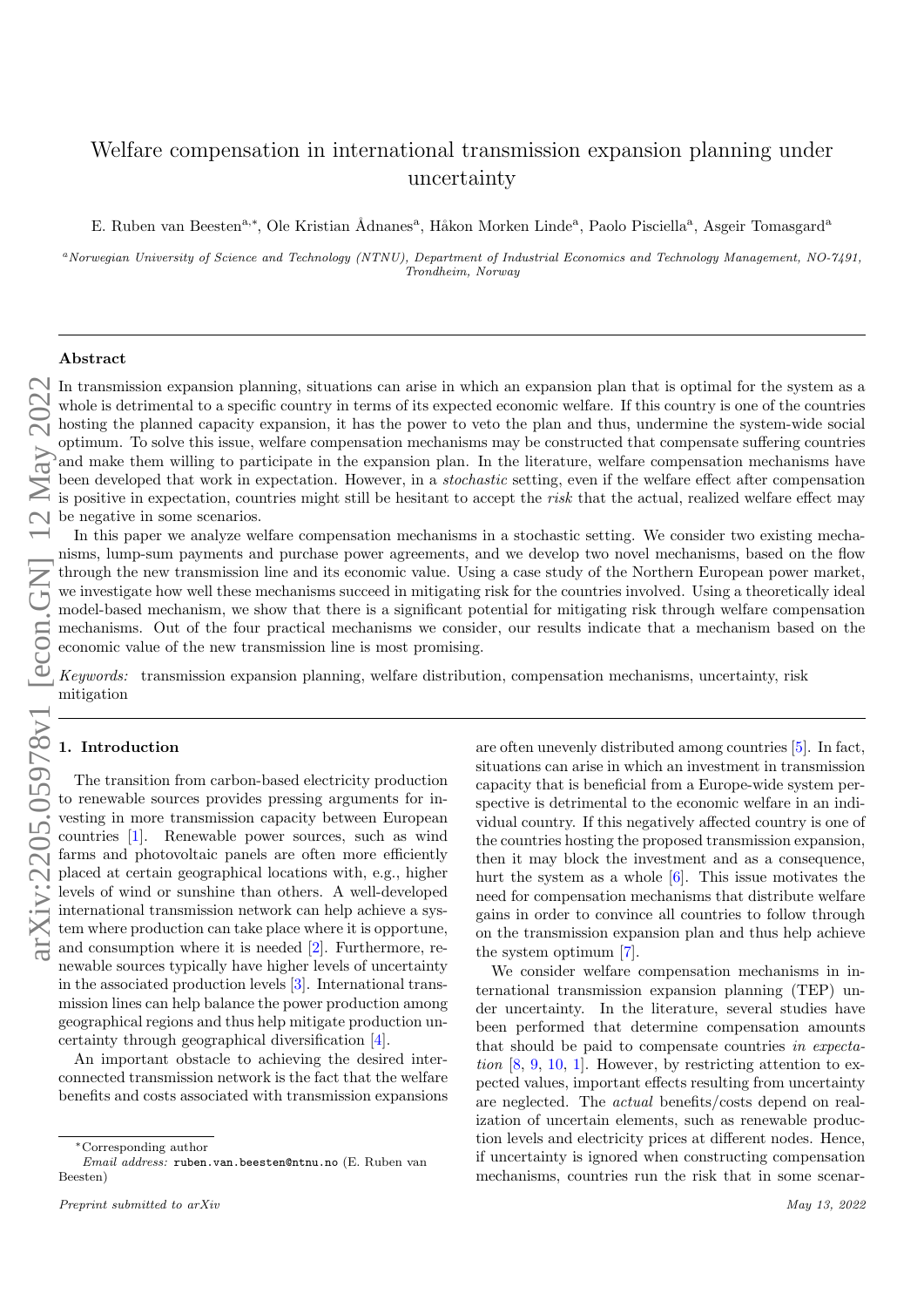ios, they compensate more than they benefit or are not compensated enough to cover their welfare loss.

In this paper, we explore the potential of different compensation mechanisms to mitigate the risk associated with investing in a new transmission line. We use a fixed, lump sum payment as a benchmark and investigate whether other compensation mechanisms can perform better in terms of the risk faced by the countries involved as a consequence of the investment in the new transmission line. One alternative mechanism is proposed in the literature [\[1\]](#page-16-0), in the form of power purchase agreements (PPAs). PPAs are contracts that essentially give a certain country a virtual, fixed price at which it can trade in the power market [\[1\]](#page-16-0). Deviations of the spot price from this fixed price are then used to determine the compensation amount to be paid or received. We show that in a stochastic setting only one country can receive a PPA. This is in contrast with the deterministic case, in which multiple PPAs can be constructed, one for each country, such that they balance each other exactly.

Besides these two mechanisms from the literature, we also propose two novel compensation mechanisms. We aim to construct compensation mechanisms that achieve risk mitigation by using scenario information to determine the compensation amount. For this purpose, we propose to base the compensations on economic measures related to the economic value of the proposed transmission line investment in the realized scenario. Specifically, we use the amount of flow through the new transmission line and its economic value as measures to base our novel compensation mechanisms on.

We compare the different compensation mechanisms numerically, using a case study of the Northern-European electricity market, focusing on a new transmission line between Norway and Germany. We test the ability of each compensation mechanism to mitigate the risk associated with the transmission expansion investment for each of the affected countries. Here, we consider risk both in terms of the variability of the welfare effect of the investment and in terms of the expected welfare loss as a result of the investment. We run experiments in two settings: a setting with bilateral compensations between Norway and Germany only and a setting with multilateral compensations between all countries that are significantly affected by the proposed investment.

In both cases, we show that a theoretically ideal mechanism, that equally shares welfare benefits in every scenario, significantly outperforms lump sum payments in terms of its ability to mitigate risk of the countries involved. This demonstrates the potential for risk mitigation through alternative compensation mechanisms. Out of the other compensation mechanisms, our novel value-based mechanism appears to perform best. In particular, it consistently outperforms the lump sum payments. Hence, we show that risk mitigation can actually be achieved by using scenariodependent compensation mechanisms. Finally, for PPAs, the question of which country receives the PPA turns out

to be crucial: a Germany-based PPA performs bad for both Norway and Germany, while a Norway-based PPA shifts risk from Germany to Norway, compared to the lump sum.

The remainder of this paper is structured as follows. In Section [2](#page-1-0) we review the literature on welfare distribution in TEP. Next, in Section [3](#page-2-0) we provide simple, illustrative examples that motivate the need for welfare compensation. In Section [4](#page-4-0) we present and solve a transmission expansion model in the Northern-European market. The resulting optimal transmission expansion plan serves as a test environment for our investigation into different welfare mechanisms in Section [5.](#page-6-0) In this section, which constitutes the core of the paper, we discuss existing compensation mechanisms, propose several novel mechanisms, and test their performance in the case study from Section [4.](#page-4-0) Section [6](#page-12-0) concludes the paper. Finally, Section [A](#page-13-0) and Section [B](#page-16-7) in the appendix contain a description of the mathematical model formulation and the data used, respectively, in the TEP model of Section [4.](#page-4-0)

# <span id="page-1-0"></span>2. Literature review

TEP is an active topic of research within the field of operations research [\[1\]](#page-16-0). Much of the literature is aimed at developing methods to find good candidates for TEP investments [\[11,](#page-17-3) [12\]](#page-17-4). Typically, finding an optimal combination of investments is a challenging task, both from a modeling and a computational point of view. One major difficulty is that many relevant parameters, such as demand levels and renewable energy production, may be uncertain, necessitating stochastic models [\[13\]](#page-17-5). Furthermore, investments are typically of a discrete nature, which introduces the need for integer decision variables [\[14,](#page-17-6) [15\]](#page-17-7). Finally, in order to properly model the effect of the transmission expansion on the power market, explicit modeling of the market participants through equilibrium models may be required [\[16\]](#page-17-8). All these factors make TEP a challenging area of research; see [\[17\]](#page-17-9) for a recent review of the literature on TEP.

In this paper we are not mainly interested in finding the best transmission expansion plan, however, but in making this plan practically achievable by constructing welfaresharing mechanisms that allocate costs and benefits in such a way that all the relevant actors are willing to follow through on the proposed expansion plan. In the literature, most effort in this direction has been spent on creating mechanisms to share the *investment costs* [\[18,](#page-17-10) [10,](#page-17-2) [19,](#page-17-11) [20\]](#page-17-12). Currently, the most-used cost-sharing strategy is the equal share principle [\[21\]](#page-17-13). According to this principle, the investment costs are split equally between the two countries hosting a new cable. Before the year 2016, all except for two transmission expansion projects in the EU followed this principle [\[21\]](#page-17-13). Recently, though, there has been a trend towards the so-called beneficiaries pay principle [\[22,](#page-17-14) [23\]](#page-17-15). According to this principle, each country should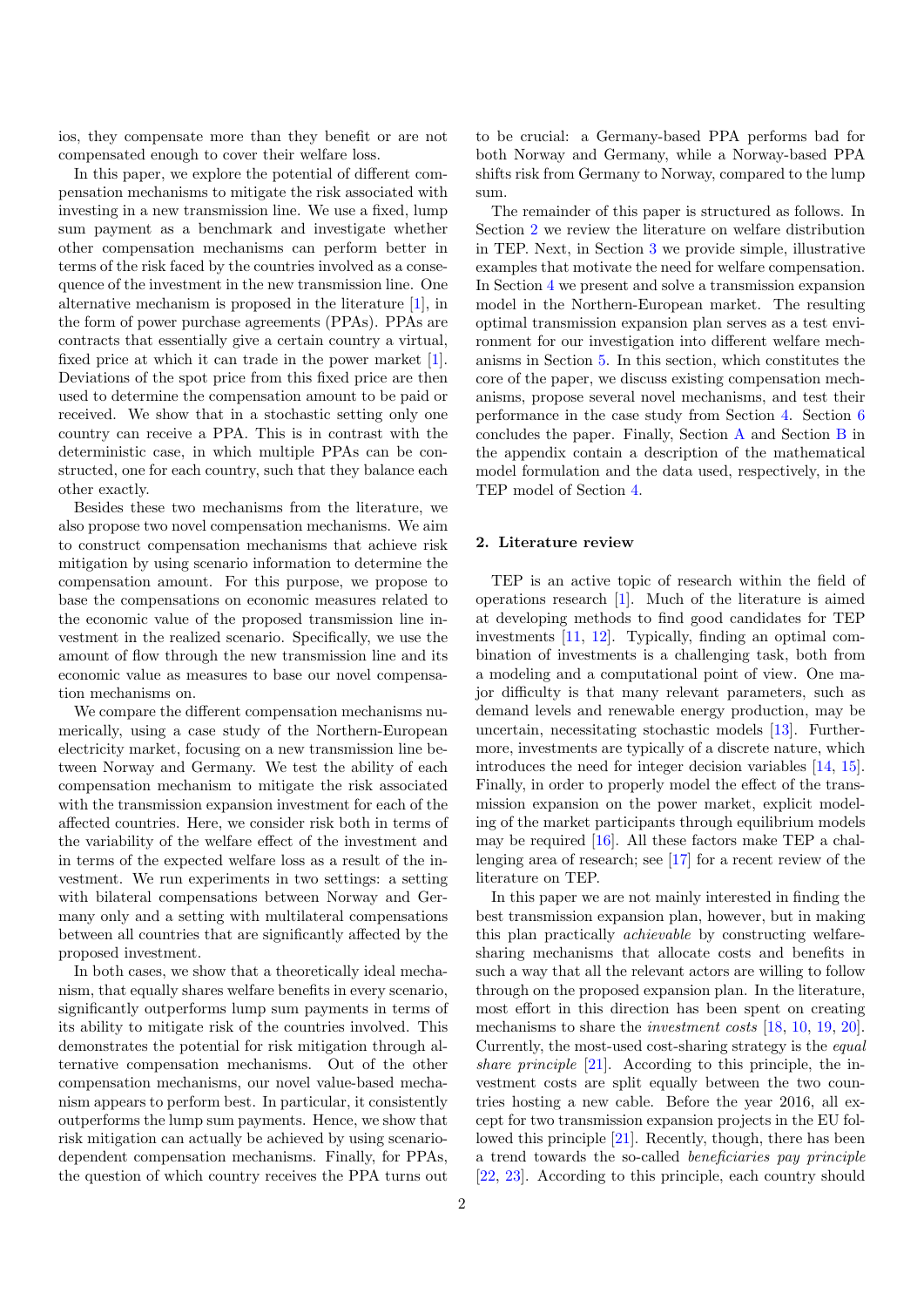pay a share of the investment cost proportional to its benefit from the investment. A specific allocation method that follows this principle is the net positive benefit differential [\[8,](#page-17-0) [24\]](#page-17-16). The hope is that such a benefit-based allocation method leads to better incentives and ultimately more investments that are beneficial to the system as a whole.

One shortcoming of these cost allocation methods, however, is that they ignore potential welfare losses as a result of transmission expansion. As discussed in the introduction, even if the investment costs are zero, some countries might be worse off as a result of transmission expansion, which is especially problematic if one of these countries is hosting the proposed transmission expansion. Recently, a few authors have recognized this problem and proposed methods to share welfare gains and losses [\[10,](#page-17-2) [1,](#page-16-0) [25,](#page-17-17) [26\]](#page-17-18). These authors take a cooperative game theory perspective and propose compensation amounts between countries, based on different conceptions of fairness, e.g., the net postitive benefit differential [\[10\]](#page-17-2), the Shapley value [\[1\]](#page-16-0), or the nucleolus [\[25\]](#page-17-17).

To the best of our knowledge, all papers in this literature consider a single compensation amount based on the expected welfare benefits to the various countries. That is, they ignore the possibility of compensations varying per scenario and the resulting potential for risk mitigation, as discussed in the introduction. Rather, most papers seem to implicitly assume a lump sum payment.

One alternative mechanism has been proposed in the literature: power purchase agreements (PPAs) [\[1\]](#page-16-0). Such a PPA is a contract based on a fixed price  $\pi$ <sup>PPA</sup> for purchasing power for each country. The country then pays an amount proportional to the net flow into the country times the difference between the spot price and the predetermined price  $\pi^{\text{PPA}}$  to a fund. If the price  $\pi^{\text{PPA}}$  would be less beneficial to the country than the actual spot price at which it trades, then the country pays into the fund. In the reverse case it receives money from the fund. The PPA prices  $\pi$ <sup>PPA</sup> are determined up front such that in expectation, each country receives their "fair" share of the total welfare. This PPA-based mechanism does depend on the actual behavior of the system (in terms of flows and prices). Hence, this mechanism could potentially be able to mitigate risk resulting from the transmission expansion faced by the relevant countries. Although Kristiansen et al. [\[1\]](#page-16-0) propose to use PPAs as a welfare compensation mechanism, they don't recognize their potential for risk mitigation. In fact, the authors assume a deterministic setting. In Section [5](#page-6-0) we show that the construction of PPAs is fundamentally different in a stochastic setting.

In the remainder of this paper, we contribute to this literature by testing the performance of various compensation mechanisms in terms of their ability to mitigate the risk of investing in a new transmission cable for the countries involved. We consider both mechanisms from the literature (lump sum payments and PPAs) and novel mechanisms (based on the flow through the new transmission line and its economic value).

#### <span id="page-2-0"></span>3. Illustrative examples

In this section we present two simple, illustrative examples to motivate our study of welfare compensation mechanisms. In Section [3.1](#page-2-1) we consider a two-node system and show that in the absence of other nodes, there is no need for welfare distribution. In Section [3.2](#page-3-0) we extend the model to a three-node system and provide an example in which transmission expansion is desirable from a system point of view, but negatively affects one of the hosting countries. This motivates the need for compensation mechanisms studied in this paper.

# <span id="page-2-1"></span>3.1. Two-node system: basics

First we consider a network consisting of two country nodes, as illustrated in Figure [1a.](#page-2-2) Each node  $i = 1, 2$ contains power suppliers and consumers, represented by a linear supply and demand curve  $S_i(\pi_i)$  and  $D_i(\pi_i)$ , respectively. We assume perfect competition with all market participants being price takers. Moreover, we assume that that initially, there is no transmission capacity between the two nodes. Hence, initially every node is an independent market and initial equilibrium prices  $\pi_1^*$  and  $\pi_2^*$  occur where the supply and demand curves meet. See Figure [2](#page-3-1) for an illustration. The green and red areas represent the consumer surplus (CS) and producer surplus (PS), respectively, in each node. Note that  $\pi_1^* > \pi_2^*$ , indicating that power is more scarce in node 1 as compared to node 2.

<span id="page-2-2"></span>
$$
\begin{array}{cccc}\n1 & 2 & 1 & 2 & 3 \\
\bullet & - & - & \bullet & & \bullet & - & - & \bullet \\
\text{(a)} & & & & & \text{(b)}\n\end{array}
$$

Figure 1: Network configurations used in the examples in Section [3.](#page-2-0)

Before introducing the possibility of transmission expansion, it is useful to define the import/export curve corresponding to node 1 and 2. We define the import curve for node 1 as  $I_1(\pi_1) := D_1(\pi_1) - S_1(\pi_1)$  and the export curve for node 2 as  $E_2(\pi_2) := S_2(\pi_1) - D_2(\pi_2)$ . Here,  $I_1(\pi_1)$  represents the amount that node 1 is willing to import at price  $\pi_1$ , while  $E_2(\pi_2)$  is the amount that node 2 is willing to export at price  $\pi_2$ . See Figure [3](#page-3-2) for an illustration of the import/export graph corresponding to the example in Figure [2.](#page-3-1) On the horizontal axis we have the variable  $f$ , representing flow from node 2 to 1 (i.e., import to 1/export from 2). Observe that, by definition,  $I_1(\pi_1^*) = 0$  and  $E_2(\pi_2^*) = 0$ . Moreover, the figure shows that if transmission capacity between node 1 and 2 were unlimited, the combined market would clear at a common price  $\pi_1 = \pi_2 = \bar{\pi}$  with an associated flow of  $\bar{f}$ .

Now consider a social planner that can invest in transmission capacity x between node 1 and 2. We assume that transmission capacity x can be any non-negative real number and that the marginal cost of investment C is constant. For a given investment  $x$ , the transmission system operator (TSO) will earn congestion rent: the TSO buys power at the low-price node and sells at the high-price node. It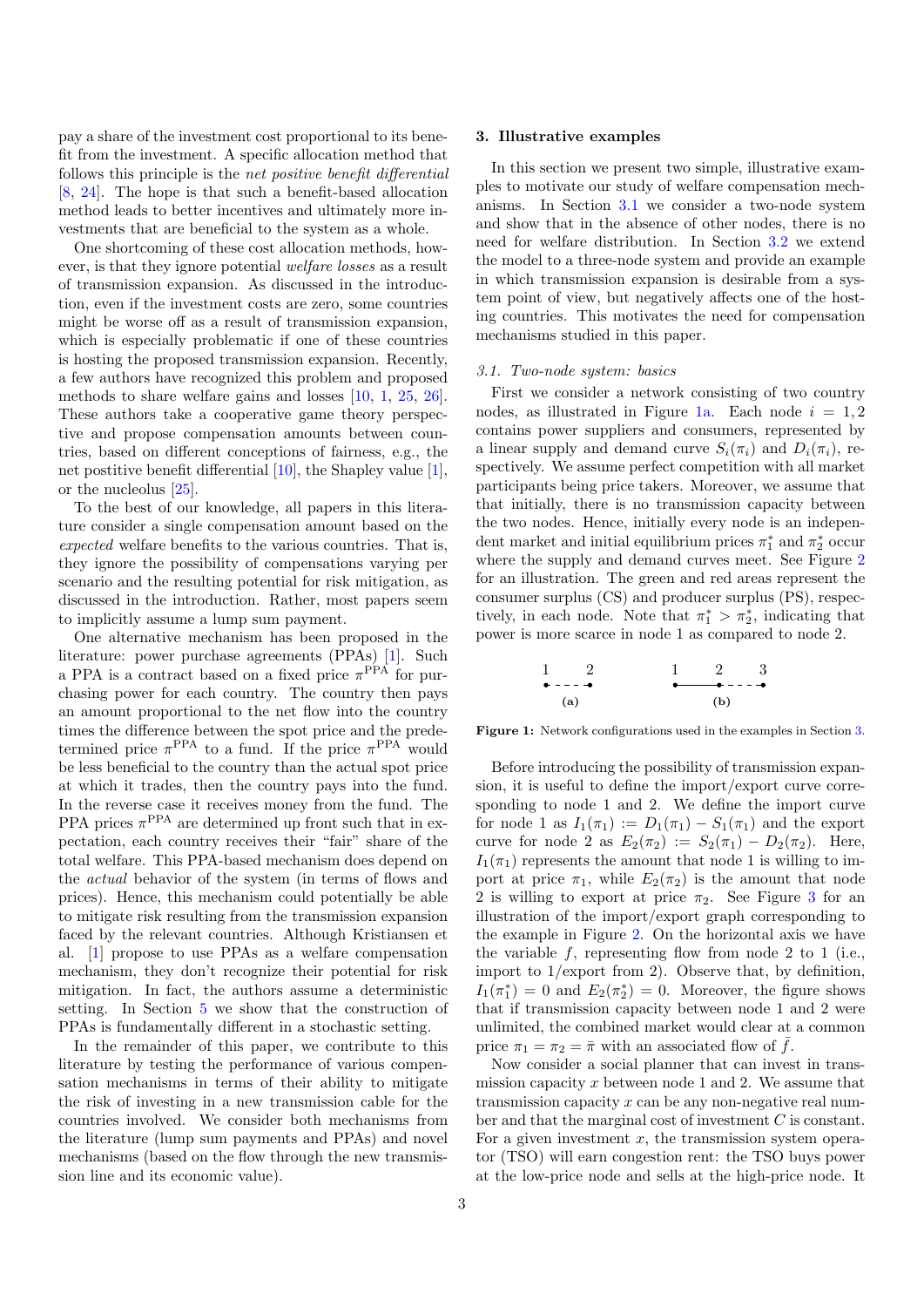<span id="page-3-1"></span>

<span id="page-3-2"></span>Figure 2: Surpluses in the two-node example in Section [3.1.](#page-2-1)



Figure 3: Import/export graph for the two-node example in Section [3.1.](#page-2-1)

earns an amount  $CR = (\pi_1 - \pi_2)f$ , where f again represents the flow from node 2 to 1. If  $x \geq \overline{f}$ , then the transmission capacity constraint  $f \leq x$  is be non-binding and we obtain the common price  $\bar{\pi}$  and flow  $\bar{f}$  described above. Now suppose that  $x < \bar{f}$ . Then, the transmission capacity constraint is binding and a price difference will arise between the two nodes. An illustration is given in Figures [2](#page-3-1) and [3](#page-3-2) for a capacity of  $x'$ . The associated prices, demand and supply levels, and flow are denoted by a prime.

The welfare gains associated with this capacity are visualized in Figure [2.](#page-3-1) The welfare gain to node 1 is represented by the triangle defined by the three black dots in the left graph, and similarly for node 2. The congestion rent is also part of the welfare gain, and is represented by the rectangle in the left graph. Note that it is not necessarily allocated to a specific region, although it is shown in the diagram representing node 1 in the picture. Equivalently, the welfare effects are visualized in Figure [3.](#page-3-2) Here, the upper triangle represents the welfare gain to node 1 and has the same area as the left triangle in Figure [2.](#page-3-1) The lower triangle represents the welfare gain to node 2 and has the same area as the right triangle in Figure [2.](#page-3-1) Finally, the rectangle represents the congestion rent and has the same size as the rectangle in Figure [2.](#page-3-1)

Figure [3](#page-3-2) reveals how much a welfare-maximizing social planner should invest. The welfare gains are represented by the colored trapezoid. Clearly, the marginal welfare gains are decreasing in  $x$ . The marginal cost is constant at C. If  $\pi_1^* - \pi_2^* \leq C$ , then an investment of  $x = 0$  is optimal. In the more interesting case where  $\pi_1^* - \pi_2^* > C$ , it is optimal to invest an amount x such that  $\pi_1 - \pi_2 =$ C, and congestion rent equals investment cost. Hence, as expected from economic theory, in the social optimum marginal revenue equals marginal cost.

Looking at the welfare effects of transmission expansion, we see that in each node there are winners and losers. In node 1 consumers benefit from the lower price, while producers are hurt. In node 2 the effects are reversed. However, it is clear from Figure [3](#page-3-2) that the total welfare effects of transmission expansion, represented by the areas of the two triangles, are non-negative for both nodes. In the next subsection we will see that the latter result need not hold for systems with more than two nodes.

# <span id="page-3-0"></span>3.2. Three-node system: welfare issues

Next, we consider a network consisting of three nodes, illustrated in Figure [1b.](#page-2-2) The purpose is to provide an example in which transmission expansion would be beneficial for the three-node system as a whole, but one of the nodes would be worse off than without the added transmission capacity. In particular, we show that this can be the case for one of the nodes that is hosting the new transmission capacity, which means that they will be able to block the transmission expansion and thus, hurt the system as a whole.

The three-node example we consider is designed to be the simplest possible example that manifests the welfare loss problem outlined in the previous paragraph. Let node 1 be a supply node, meaning that it has only supply, represented by a linear supply curve, and no demand. In contrast, let node 2 and 3 be demand nodes, meaning that they have only demand, represented by a linear demand curve, and no supply. The supply and demand curves are given by  $S_1(\pi_1) = \pi_1$ ,  $D_2(\pi_2) = 6 - \pi_2$ ,  $D_3(\pi_3) = 6 - \pi_3$ . As in the two-node setting, we assume perfect competition and price-taking behavior for all market participants.

We consider an initial situation in which there is a transmission line between node 1 and 2 of unlimited capacity and no transmission lines between other pairs of nodes. In this situation, node 1 and 2 form a single market with a common price  $\pi$  and an equilibrium is found where the supply curve of node 1 meets the demand curve of node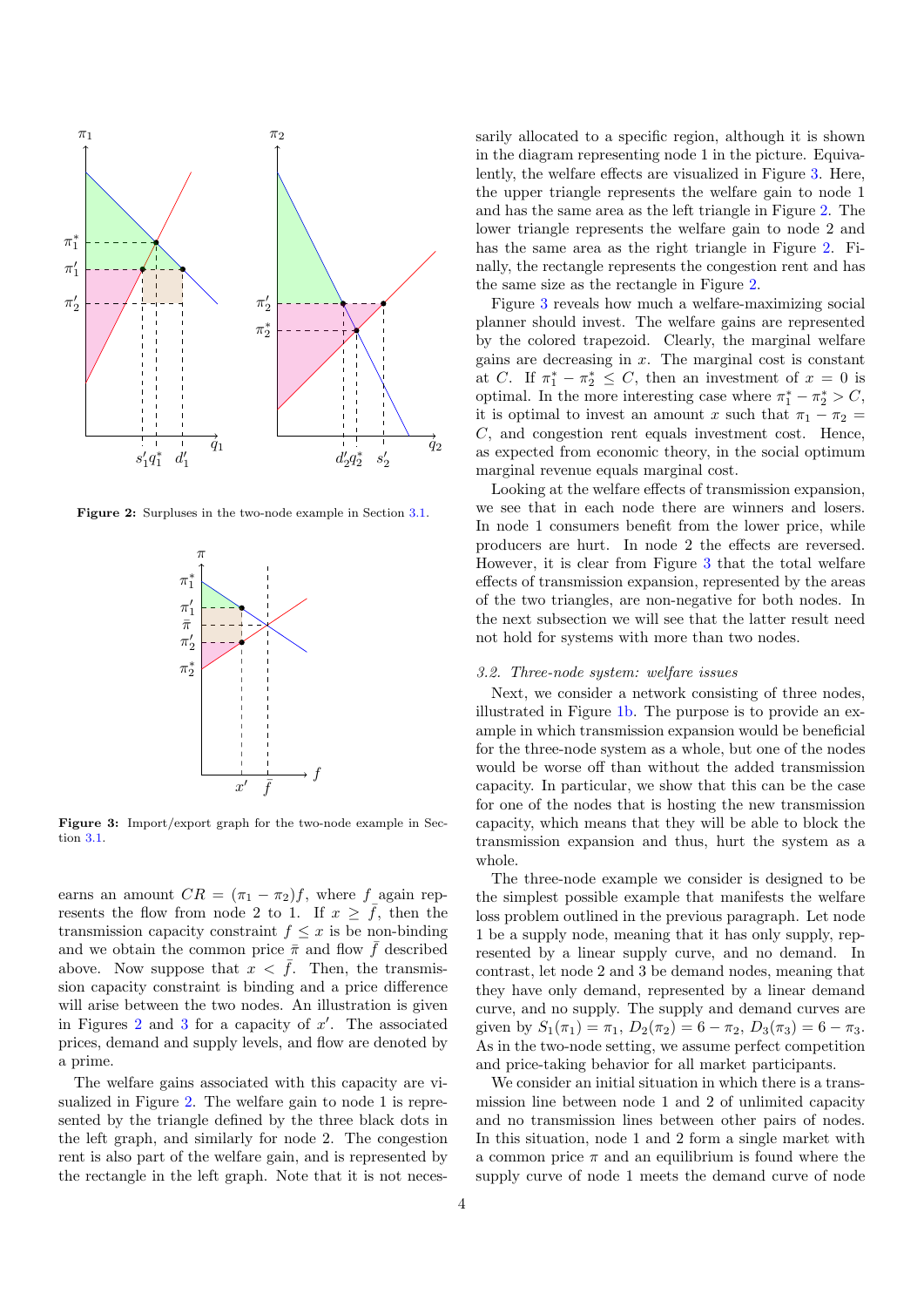<span id="page-4-1"></span>

Figure 4: Import/output graph for the three-node example in Section [3.2](#page-3-0)

2:  $\pi_1 = \pi_2 = \pi^* = 3$ ,  $s_1^* = d_2^* = q^* = 3$ . This situation is illustrated in the top graph in Figure [4.](#page-4-1) Note that the import/export graphs are given by  $I_2 = D_2$  and  $E_1 = S_1$ . The green area represents the consumer surplus in node 2, while the red are represents the producer surplus in node 1. The welfare distribution in this old situation is described in the top half of Table [1.](#page-4-2)

Next, suppose there is the possibility of opening a transmission line between node 2 and 3. Suppose the cost of building this line is zero and it has unbounded capacity. If the line is built, then node 2 and 3 can be seen as a single demand node and together, node 1, 2 and 3 form a single, joint market, without any constraints on transmission between nodes. Hence, we can find the market equilibrium by aggregating the two demand curves to obtain the joint demand curve  $D(\pi) = D_2(\pi) + D_3(\pi) = 12 - 2\pi$ . The new equilibrium is found at  $\pi_1 = \pi_2 = \pi_3 = \pi^* = 4$ , and  $s_1 = 2d_2 = 2d_3 = q^* = 4$ . The new situation is illustrated in the bottom graph in Figure [4.](#page-4-1) Note that the import/export graphs are given by  $I_{2,3} = D$  and  $E_1 = S_1$ . The joint consumer surplus in node 2 and 3 is represented by the green area, while the producer surplus in node 1 is given by the red area.

The welfare distribution in the new situation is de-

<span id="page-4-2"></span>

|           |          |          |                             | <b>System</b> |
|-----------|----------|----------|-----------------------------|---------------|
| CS        | $\theta$ | 4.5      | $\left( \right)$            | 4.5           |
| <b>PS</b> | 4.5      | $\Omega$ | $\Omega$                    | 4.5           |
| TW        |          |          | $\Omega$                    | 9             |
| CS        |          |          | $\Omega$                    |               |
| PS        |          | 2        | $\mathcal{D}_{\mathcal{L}}$ |               |
|           |          | 2        | 2                           | '2            |
|           |          |          | $4.5\quad 4.5$              | $2 \quad 3$   |

Table 1: Welfare distribution – in terms of consumer surplus (CS), producer surplus (PS), and total surplus (PS) – in the three-node example of Section [3.2.](#page-3-0)

scribed in Table [1.](#page-4-2) Note that the total welfare of the entire system has increased. This is as expected, since the new situation has fewer (transmission) constraints than the old situation. However, observe that the total welfare of node 2 has decreased. The new connection with the demand node 3 has made power scarcer and thus, increased the price. This higher price hurts the consumers in node 2, while there are no producers in node 2 to benefit from the higher price. Hence, node 2 is worse off with the new connection than without. Importantly, node 2 is one of the two end points of the cable and hence, it can be expected to be able to block the connection. Moreover, in practice, a direct connection between node 1 and 3 might be infeasible (or very expensive) for geographical reasons.

In this situation, node 1 and 3 may decide to spend part of their welfare gains to compensate node 2 for its welfare loss. Indeed, they have sufficient welfare gains (3.5 for node 1 and 2 for node 3) to compensate the welfare loss of 2.5 in node 2. Importantly, such a compensation may help achieve the social optimum, which is desirable from a system point of view. This example motivates our investigation into welfare compensation schemes in the remainder of this paper.

# <span id="page-4-0"></span>4. Transmission expansion planning

In this section we use a TEP model to find a systemoptimal transmission expansion plan in a case study of the Northern European power market. The results from this model are used in Section [5](#page-6-0) to investigate the performance of various welfare compensation mechanisms. The goal here is not to find the best possible transmission expansion plan in real life; more sophisticated models exist in the literature that are likely more capable for that purpose (see, e.g.,  $[17]$ ). Instead, the goal is to find a reasonable candidate transmission expansion plan that can serve as a basis for an analysis of different welfare compensation mechanisms.

The mathematical model can be described as a mathematical program with equilibrium constraints (MPEC), in which a social planner determines the optimal transmission expansion plan from a system welfare point of view,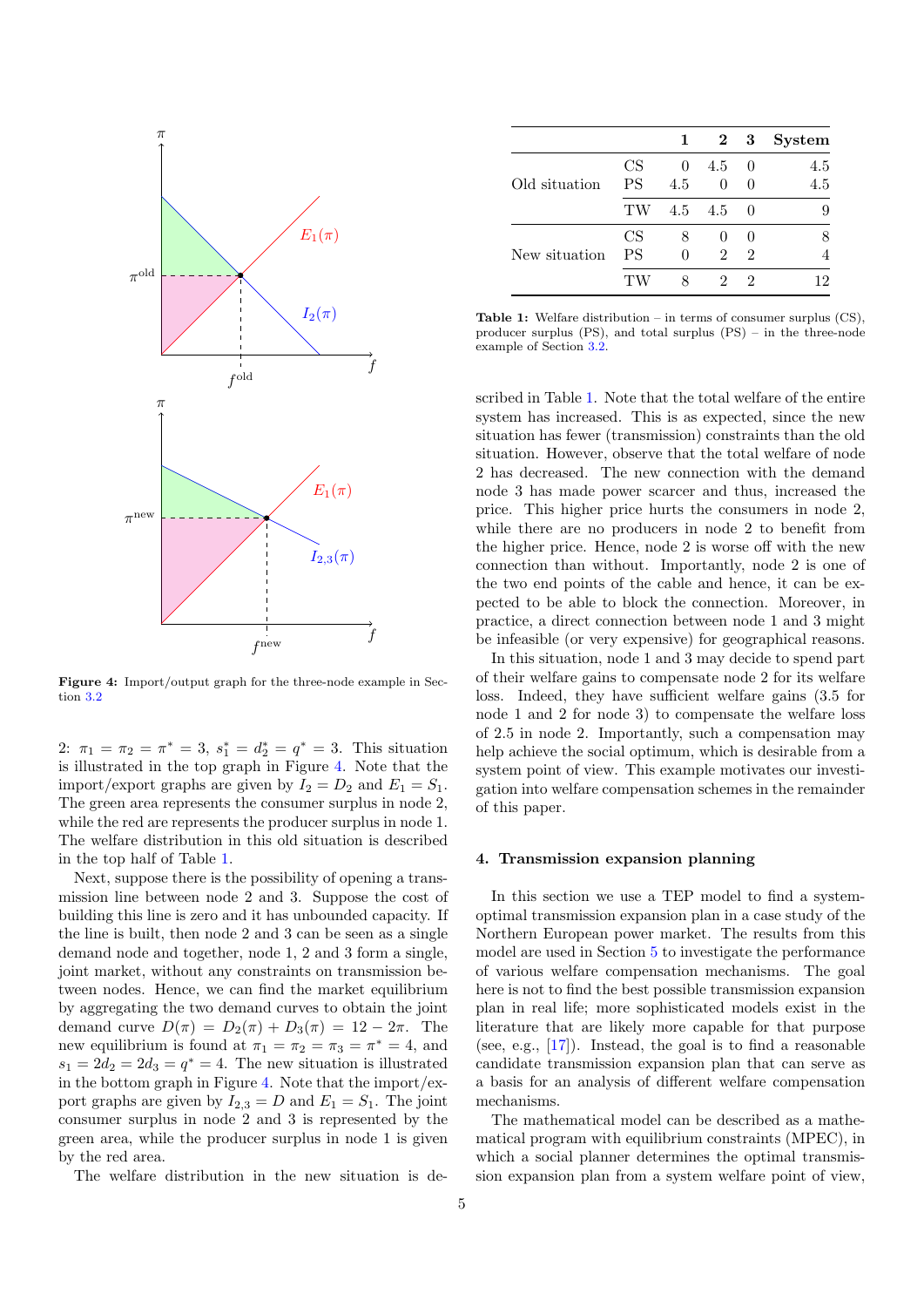<span id="page-5-0"></span>

Figure 5: Line diagram of the power system in the case study.

while taking the optimal subsequent behavior of all market participants into account through optimality conditions in the form of equilibrium constraints. A full description of the mathematical model is given in Section [A](#page-13-0) in the appendix.

Our mathematical model is used to analyze a case study of the Northern European power market, focusing on possible investment in a new transmission line between the price zones NO2 and DE, representing part of Norway and the whole of Germany, respectively. Figure [5](#page-5-0) provides a schematic overview of the power system used in the case study. We allow for investments in transmission cables within Norway, too (i.e., between all zones colored red). However, we disallow investments in any other cables, in order to be able to isolate the effects of investments in the new NO2-DE line.

The data used to parametrize the model is based on historical data on investments in and operation of the Northern European power market. A detailed description of the data used in the case study can be found in Section [B](#page-16-7) in the appendix.

# 4.1. Results

We first consider a benchmark setting in which we disallow investment in the NO2-DE line, but allow for investments within Norway. In this benchmark a social planner invests in 221 MW of extra capacity in the NO1-NO2 line. This comes at an annualized investment cost of 8.0 million euros.

Next, we allow investment in the NO2-DE line, as well as the other lines within Norway. We find that a social planner would invest in a capacity expansion of 4147 MW in the NO2-DE cable. This comes at an annualized investment cost of 294 million euros per year. As expected, this is equal to the expected yearly congestion rent earned on the new line. Besides investment in the NO2-DE line, a social planner would also invest in 464 MW of extra capacity the NO1-NO2 cable, at an annual investment cost of 16.9 million euros. Note that this investment is larger than in the benchmark setting. The rationale behind this additional investment is to export the electricity produced in NO1 (or imported into NO1) through NO2 to DE and the rest of Europe.

Compared to the benchmark, the social planner solution leads to a system-wide social welfare increase of 84.6 million euros per year. This constitutes a return on investment of 27.9%. Hence, from a system point of view, it is highly desirable to invest in a new transmission cable. However, some countries – Germany in particular – do not profit from the extra capacity and might block the investment plan.

The welfare effects of the transmission investment are illustrated in Figure [6.](#page-6-1) Three countries benefit significantly from the investment: Norway, Austria, and France. In Norway, producers benefit from their additional capacity to export electricity to mainland Europe, while in Austria and France, consumers benefit from the resulting lower prices. On the other hand, two countries are significantly negatively affected: Germany and Denmark. In both countries, producers suffer from the lower prices as a consequence of cheap Norwegian electricity entering the market. This price drop results in both lower profit margins and loss of sales: some of the demand in Germany will be satisfied through Norwegian power entering the country through the new NO2-DE line. One benefit of this, however, is that the power produced in Norway is more than 95% renewable [\[27\]](#page-17-19), while in Germany it is only about 45% [\[28\]](#page-17-20). Hence, the new line can indirectly contribute to German sustainability goals.

Nevertheless, the negative welfare impact of the capacity expansion in Germany may well be an obstacle for realization of the transmission expansion. Since Germany is one of the hosting countries, it can block the investment if it deems the new line to be detrimental to its welfare. However, since the system welfare effects are positive, it is in principle possible to construct compensation mechanisms that result in a net welfare gain for Germany. Notably, since the net welfare gain in Norway (88.2 million annually) exceeds the net welfare loss in Germany (85.1 million annually), a bilateral compensation scheme between these two countries is a viable option.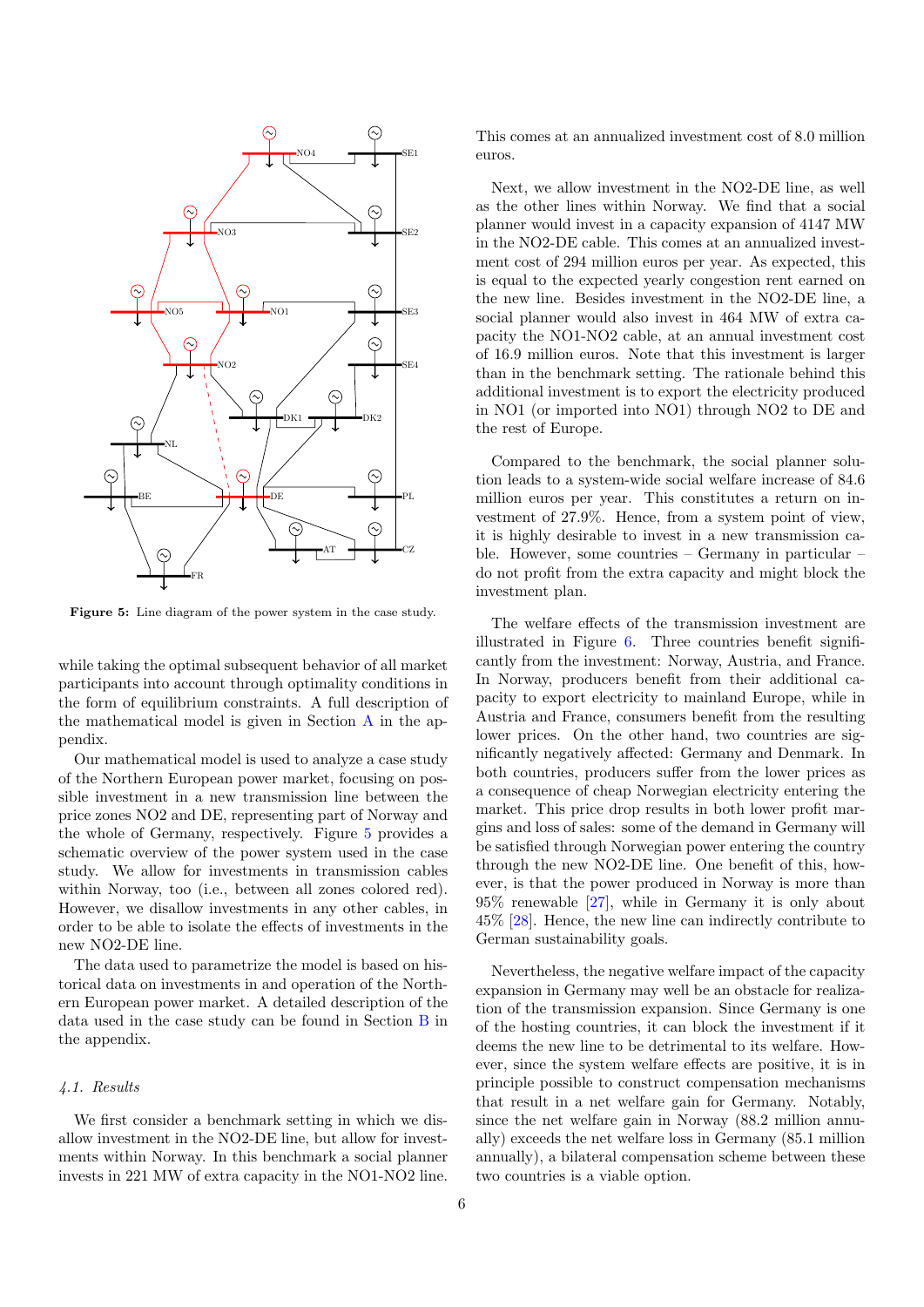<span id="page-6-1"></span>

Figure 6: Total welfare effects of the NO2-DE cable per country

# <span id="page-6-0"></span>5. Compensation mechanisms

In this section we investigate different compensation mechanisms that may be used to compensate countries for welfare losses resulting from transmission expansion investments. First, in Section [5.1](#page-6-2) we shortly discuss potential incentive effects of compensation mechanisms. Next, in Section [5.2](#page-6-3) we list and discuss a number of existing compensation mechanisms and we propose two novel mechanisms. We discuss the rationale behind them and their expected performance in a stochastic setting. Finally, in Section [5.3](#page-9-0) we numerically test the performance of the different mechanisms using the case study from Section [4.](#page-4-0)

# <span id="page-6-2"></span>5.1. Incentive effects

One important potential effect of compensation mechanisms is that they might skew incentives of actors in the power market. That is, compensation mechanisms may create incentives for certain actors in the power market to change their behavior in order to receive a larger compensation amount. Importantly, such incentive distortions deviate from "pure", market-based incentives and hence, may steer the market equilibrium away from a perfect market equilibrium. This may well have negative effects on the total welfare in the system as a whole. In this paper, we steer away from this issue as much as possible, but a short discussion is in place.

In practice, the question whether compensation mechanisms affect incentives depends on who receives the compensation. However, in the literature this issue seems to have been ignored. Welfare compensations are modeled as transfers of money between countries, but what agent within a country should receive the money is typically not specified. Given the fact that the proposed compensations are meant for compensating the total welfare in a country, it seems most reasonable to assume that they are paid between governments, which represent the countries as a whole. Since governments do not trade in power markets directly, it seems to be safe to assume that compensations

between governments do not skew incentives of any market players.

However, in practice, governments may decide to use the compensations to, e.g., change taxes/subsidies on power, in order to compensate the groups within the country that are affected by the transmission line investment (e.g., consumers or producers). In this case, the compensation may skew incentives of market players. Moreover, if the tax/ subsidy change depends on the actual amount of compensation received by the government, then not only the expected amount of compensation, but also the particular compensation mechanism may skew incentives of market players.

In this paper, we assume that governments do not use compensations in a way that affects the incentives of players in the energy market. This assumption is in line with the paradigm of avoiding protection and aiming for perfect competition, on which the European power market is founded [\[7\]](#page-16-6). It allows us to steer away from the issue of incentive distortions as much as possible and investigate the risk effects of compensation mechanisms in isolation. We believe that the topic of incentive distortions resulting from compensation mechanisms is a complicated and interesting topic in its own right and deserves attention in future research.

# <span id="page-6-3"></span>5.2. Mechanisms

# 5.2.1. Lump sum payment: issues

The most straightforward compensation mechanism is a lump sum payment. This consists of a fixed payment from one country to another. It has the benefits of being very simple and completely predictable. However, in the presence of uncertainty, a lump sum has some drawbacks. In a stochastic setting, the actual welfare effect resulting from investment in the new line is uncertain. Hence, the lump sum payment should be based on the expected welfare effect. However, there might well be a discrepancy between this expected welfare effect and its actual, realized value. As a result, there may be scenarios in which the lump sum compensation to Germany is not enough or in which Norway must compensate Germany, even though in reality it does not profit from the new line. The potential of such scenarios might make countries hesitant to accept the lump sum mechanism.

More generally speaking, uncertainty about the actual welfare effects introduces risk for the countries involved. A lump sum mechanism ignores this risk completely by focusing on only the expected value. Other mechanisms might be able to deal with risk in a smarter way. Ideally, a mechanism compensates countries more in scenarios in which they are hurt more by the new line and vice versa. This would reduce the risk of the countries involved, potentially making them more willing to accept the compensation mechanism.

In order to be able to construct a risk-mitigating mechanism, a few conditions need to hold. Firstly, the new line's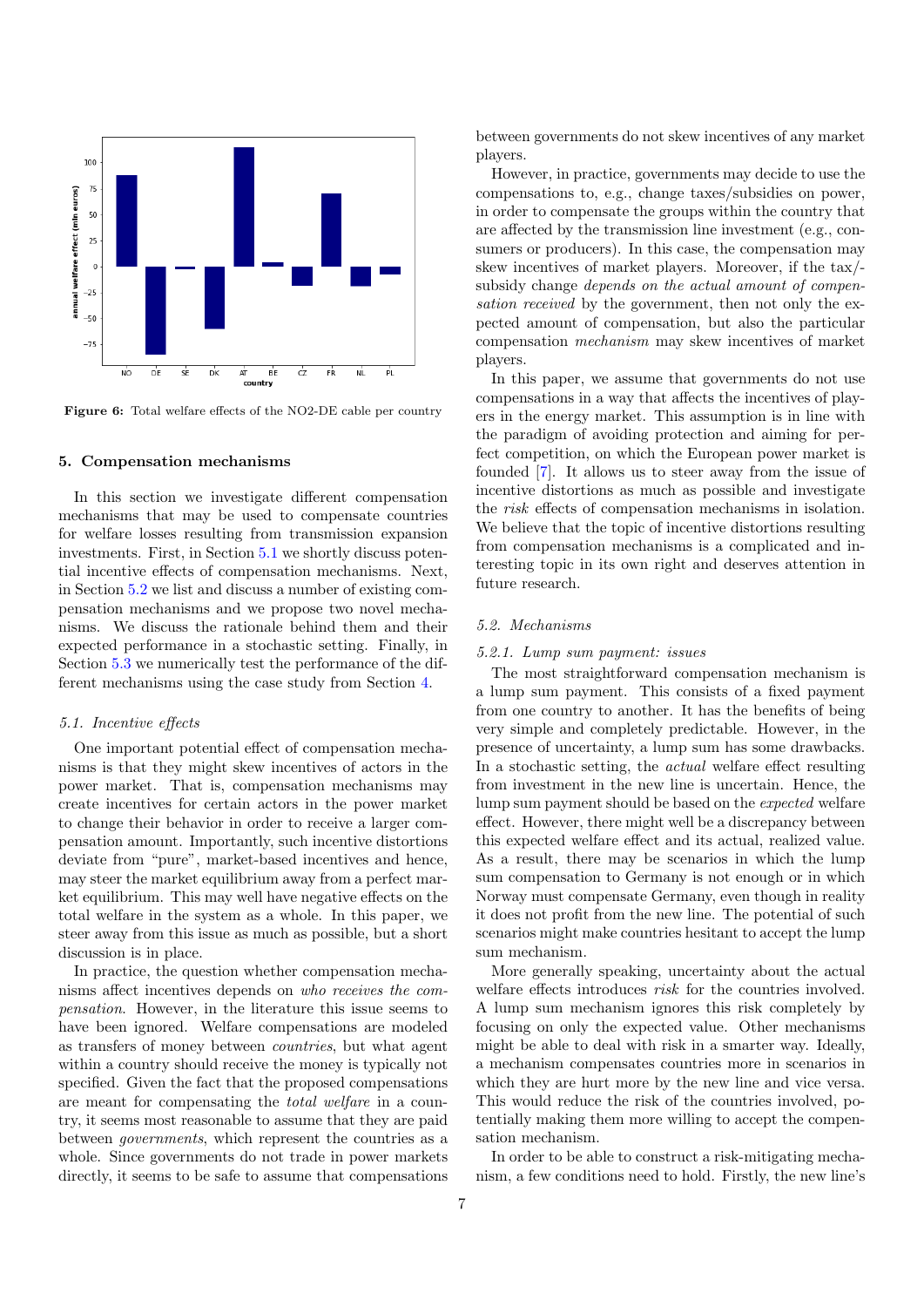<span id="page-7-0"></span>Table 2: Correlations between the welfare effects of the new transmission line in different countries.

|     | NΩ      | AT             | FR.     | - DE    | DK.     |
|-----|---------|----------------|---------|---------|---------|
| NO. | 1.00    | 0.29           | 0.23    | $-0.34$ | -0.63   |
| AT  | 0.29    | 1.00           | 0.98    | $-0.27$ | $-0.63$ |
| FR. | 0.23    | 0.98           | 1.00    | $-0.31$ | $-0.57$ |
| DE  | $-0.34$ | $-0.27$        | $-0.31$ | 1.00    | 0.36    |
| DK  |         | $-0.63 - 0.63$ | $-0.57$ | 0.36    | 1.00    |

welfare effects in the compensating countries and compensated countries should be negatively correlated, such that they can share their risk between scenarios. For the relevant countries in our case study, Norway and Germany, this correlation turns out to be −0.34; see Table [2.](#page-7-0) This moderately negative correlation suggests that there is indeed a potential for risk sharing, although probably only to a modest degree. The relationship between the welfare effects in Norway and Germany is presented in more detail in the scatter plot in Figure [7.](#page-7-1) Note that just over half of the dots, representing scenarios, are to the top-right of the red 45 degree line. In those cases, there is enough total benefit in both countries combined that could theoretically be shared such that neither country suffers from the new line. For the other half of the scenarios this is not possible, however. This again suggests that there is indeed room for risk sharing, although to a limited degree.

Secondly, for a compensation mechanism to be able to exploit such a negative correlation, it should depend on the scenario. That is, the compensation amount should be different under different circumstances. Evidently, a lump sum payment lacks this property, so alternatives are warranted.

# 5.2.2. Power purchase agreement

One scenario-dependent compensation mechanism proposed in the literature [\[1\]](#page-16-0) is a so-called power purchase agreement (PPA). This entails giving a certain country, say country A, a virtual, fixed price  $\pi^{\text{PPA}_{A}}$  for importing/exporting power through the new transmission line. Then, after trading at the spot price, the country is compensated such that it is as though the country had traded at the PPA price  $\pi$ <sup>PPA<sub>A</sub>. Mathematiaclly, we define the</sup> compensation to country A in scenario  $\omega$  by

$$
C_A^{\mathrm{PPA}_A,\omega} = \sum_{t\in\mathcal{T}} f_{AB}^{\omega,t} (\pi^{\mathrm{PPA}_A} - \pi_A^{\omega,t}).
$$

Assuming country A tends to export (i.e., typically  $f_{AB}^{\omega,t}$  is positive), a low PPA price yields a negative compensation to country A, while a high PPA price yields a positive compensation. The reverse holds if country A tends to import. More general definitions of PPAs exist, which give a country a virtual, fixed price for its trade through all transmission cables it is connected to [\[1\]](#page-16-0). However, we find it unreasonable to expect that a country would be willing

<span id="page-7-1"></span>

Figure 7: Scatter plot of the effect of the new line on the welfare in Norway and Germany. The dashed red line represents all points for which the aggregated welfare effect for Norway and Germany is zero.

to essentially take over all of another country's price risk in a compensation scheme for a single transmission line investment. Hence, we choose to restrict the definition to focus on trade through the new transmission line only.

One important property of a PPA is that it is connected to a specific country. This means that one country gets a PPA, i.e., trades at a virtual fixed price, while the other country pays the difference. In a deterministic setting it is possible to construct two PPAs, one for each country, such that the compensation to be paid to the first country according to its PPA exactly matches the compensation to be paid by the second country according to its PPA. This property is called budget balancedness [\[29\]](#page-17-21). A multicountry PPA mechanism is proposed in [\[1\]](#page-16-0). However, in a stochastic setting, a multi-country PPA mechanism cannot be constructed, as this would require different PPA prices for every scenario. We illustrate this in the following example.

Example 1. Consider a network consisting of two countries, A and B, with no initial transmission capacity. There is a proposed investment in a cable of capacity 10 between A and B. We consider two simplified, equally likely, oneperiod scenarios. In scenario 1 (indicated by the superscript 1), the flow through the new cable is  $f_{AB}^1 = 10$ , the prices in A and B are  $\pi_A^1 = 1$ ,  $\pi_B^1 = 2$ , and the welfare effects of the new cable are  $\Delta \text{TW}_A^1 = -10$  and  $\Delta \text{TW}_B^1 = 20$ . In scenario 2, we have  $f_{AB}^2 = 10$ ,  $\pi_A^2 = 1$ ,  $\pi_B^2 = 3$ ,  $\Delta \text{T} \text{W}_A^2 = -10$ , and  $\Delta \text{T} \text{W}_B^1 = 40$ . Before realization of the uncertainty, we need to construct two PPAs that share the welfare gains/losses equally in expectation. Note that  $\mathbb{E}[\Delta \text{T} \text{W}_A] = -10$  and  $\mathbb{E}[\Delta \text{T} \text{W}_B] = +30$ . Hence, on average, A should receive a compensation  $C_A$  of 20 by B. For A, this yields the following equation for its PPA price:

$$
\mathbb{E}[C_A^{\text{PPA}_A}] = \mathbb{E}[f_{AB}(\pi^{\text{PPA}_A} - \pi_A)] = 20,
$$

which, after some calculation, yields  $\pi^{\text{PPA}_{A}} = 3$ . Similarly,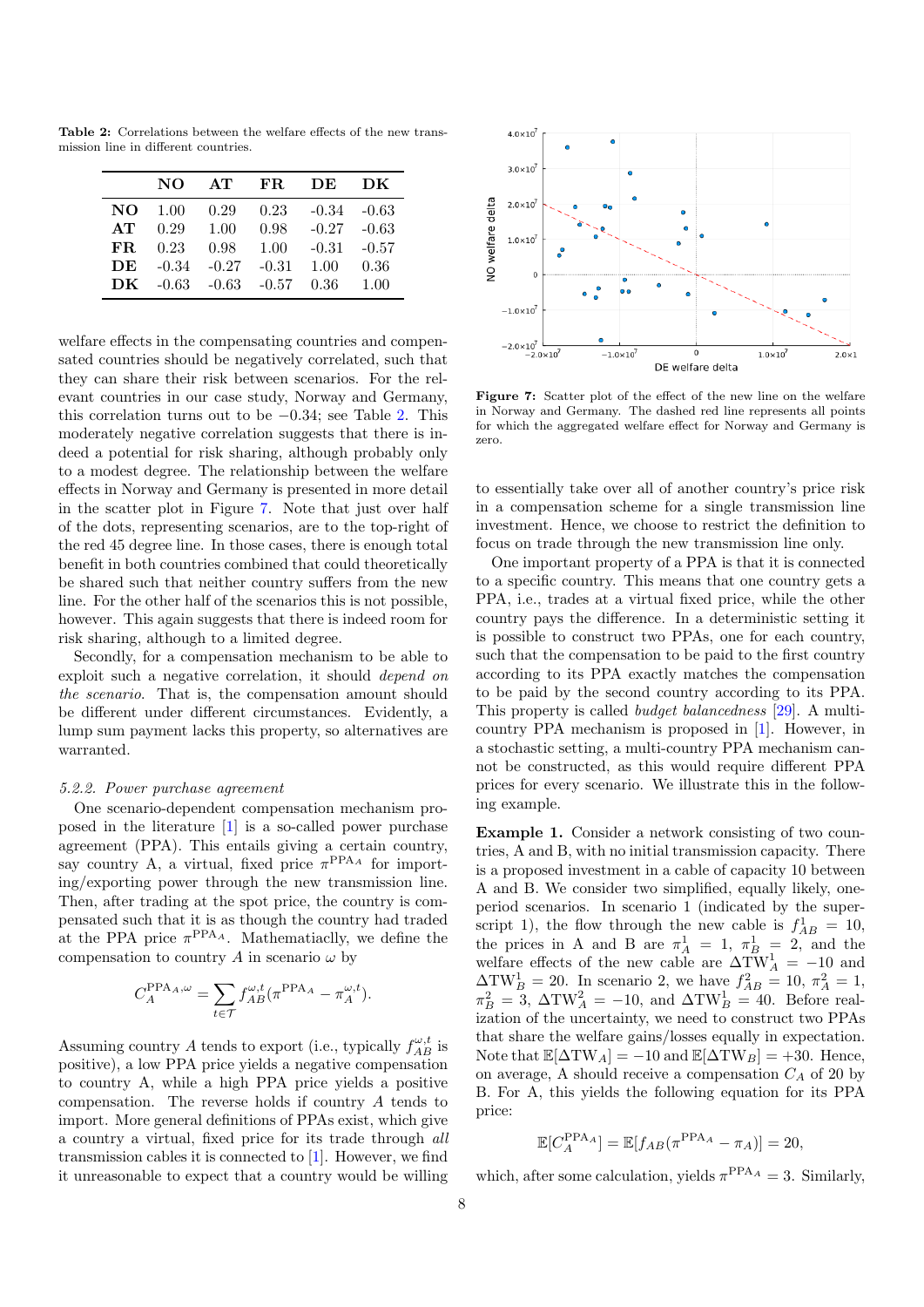<span id="page-8-0"></span>Table 3: Correlations between welfare effect of the new transmission line in Norway and Germany and different price measures.

|                       | $\pi^{\mathbf{NO2}}$ | $_{\pi}$ DE |
|-----------------------|----------------------|-------------|
| $\Delta T W_{NO}$     | 0.23                 | 0.52        |
| $\Delta T W_{\rm DE}$ | $-0.70$              | $-0.13$     |

for country B we have the equation

$$
\mathbb{E}[C_B^{\text{PPA}_B}] = \mathbb{E}[f_{BA}(\pi^{\text{PPA}_B} - \pi_A)] = -20,
$$

which yields  $\pi^{\text{PPA}_{B}} = 4.5$ . We observe that using these PPA prices, the compensation received by A equals the compensation paid by B, i.e.,  $\mathbb{E}[C_A^{\text{PPA}_A}] = -\mathbb{E}[C_B^{\text{PPA}_B}].$ So buget balancedness holds in expectation.

Now consider a single scenario, e.g., scenario 1. For this scenario we have  $C_A^{\text{PPA}_{A,1}} = f_{AB}^1(\pi^{\text{PPA}_{A}} - \pi_A^1) = 10(3 -$ 1) = 20. For B, we have  $C_B^{\text{PPA}_B,1} = f_{BA}^1(\pi^{\text{PPA}_B} - \pi_B^1)$  =  $-10(4.5 - 2) = -25$ . Note that  $C_A^{\text{PPA}_{A}} \neq -C_B^{\text{PPA}_{B}}$ , so the compensations do not add to zero. Similarly, for scenario 2 we observe  $C_A^{\text{PPA}_A,2} = 20$  and  $C_B^{\text{PPA}_B,2} = -15$ , which also do not add to zero. We conclude that in a stochastic setting, budget balancedness generally does not hold for PPAs.  $\Box$ 

As a consequence of this lack of budget balancedness in a stochastic setting, we must pick one country that receives the PPA, i.e., that gets to trade at a virtual, fixed price. This is also the reason for the subscript A in  $C_i^{\text{PPA}_A}$ ,  $i = A, B$ , and  $\pi^{\text{PPA}_{A}}$ . Now, it is not hard to show that a Norway-based PPA yields larger compensations if  $\pi$ <sup>NO2</sup> is higher. Similarly, a Germany-based PPA yields larger compensations if  $\pi^{DE}$  is higher. In Table [3](#page-8-0) we observe that in both these situations, Norway tends to profit more from the new line, while Germany suffers more. Hence, in situations where higher compensations are desired, both PPAs indeed yield higher compensations. This gives us some confidence that the PPAs might be able to succeed in mitigating risk for the countries involved. Based on the fact that the correlations with the NO2 price are stronger than those with the DE price, we also expect the Norway-based PPA to perform better than the Germany-based PPA.

# <span id="page-8-2"></span>5.2.3. Novel mechanisms

Besides the lump sum and PPAs, we investigate the potential of other, novel compensation mechanisms. We aim for risk-mitigating mechanisms. Ideally, the mechanism is such that the compensation amount mimics the relative welfare effects in the countries.

One possibility would be to compute the actual welfare effects using an economic model (such as the one presented in this paper) and base the compensation on this value. The advantage of such a model is that it is likely as close to compensating actual welfare effects as we can plausibly get, and hence, has the greatest potential for risk sharing. Specifically, we define the ideal mechanism as the mechanism that directly shares the welfare benefits from the

<span id="page-8-1"></span>Table 4: Correlations between two flow-based measures and the welfare effect of the new transmission line in different countries.

|                                                         |  | NO AT FR. DE DK              |  |
|---------------------------------------------------------|--|------------------------------|--|
| flow<br>flow value $0.73$ $0.29$ $0.26$ $-0.18$ $-0.29$ |  | $0.40 -0.20 -0.25 0.45 0.12$ |  |

new transmission line among the participating countries in every scenario, according to some distribution rule represented by the coefficients  $\lambda_i \geq 0$ ,  $i \in I$ , with  $\sum_{i \in I} \lambda_i = 1$ . That is, for every scenario  $\omega \in \Omega$ , the compensation to country  $i$  in the set  $I$  of participating countries is given by

$$
C_i^{\text{ideal},\omega} = \lambda_i \bigg(\sum_{j \in I} \Delta \text{TW}_j^{\omega}\bigg) - \Delta \text{TW}_i^{\omega}.
$$

The coefficients  $\lambda_i, i \in I$ , should be chosen in such a way that in expectation, the total welfare gains are distributed according to the predetermined distribution rule (e.g., the Shapley value or an equal-share principle).

There are a number of downsides to this theoretically ideal mechanism, though. The main issue is that the compensation amounts depend on the welfare benefits to the countries as computed by the model. Inevitably, however, the model will be imperfect and thus, the compensation levels are not "correct". Hence, conflicts may arise over the model to be used, which may undermine trust between the parties involved. Moreover, even if the model were perfect, it might be seen as a black box by non-experts; a simpler mechanism might be preferred.

To construct other novel, risk-sharing compensation mechanisms, we take the following approach. We search for economic measures that (1) depend on the scenario, (2) relate to the new transmission line, and (3) are correlated with the welfare effects in the hosting countries. If we find such measures, then we can base a compensation mechanism on them.

Based on the first two conditions listed above, we propose two candidate measures: the amount of flow through the new line (referred to as  $flow$ ), and the economic value of the flow through the new line (referred to as flow value). We define flow and flow value such that flow in the direction  $NO2 \rightarrow DE$  is counted as positive and flow in the opposite direction as negative. Moreover, note that the flow value is ambiguous: in periods in which the line is congested (i.e., flow equals transmission capacity), there is a price differential between the two connected nodes. In such cases, we compute the flow value by using the average of the NO2 price and the DE price.

To investigate the potential of these three candidate measures, we compute for each measure its correlations with the welfare effects of the new line in the hosting countries; see Table [4.](#page-8-1) Ideally, these correlations are strong and of opposite sign. We observe that flow value is positively correlated with the welfare effect of the new line in all three benefiting countries (Norway, Austria, and France),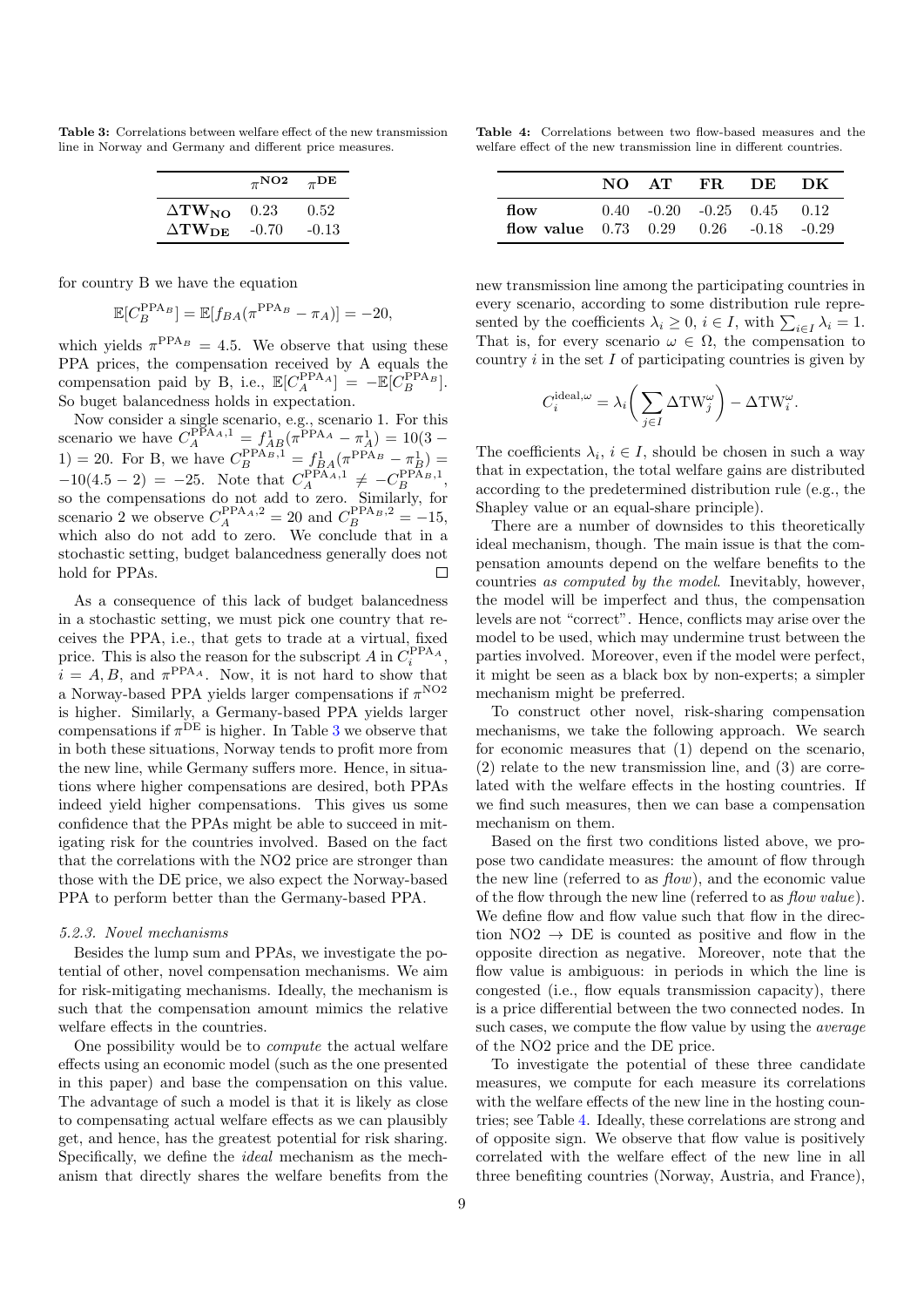<span id="page-9-1"></span>

Figure 8: Scatter plot of the total value (using the hourly average of the NO2 and DE price) of the flow through the NO2-DE line and the welfare effect of the new line for Norway and Germany. Every dot/cross represents a scenario.

while negatively correlated with the welfare effect in the suffering countries (Germany and Denmark). Zooming in on the two hosting countries, we observe that it is particularly strongly correlated with the welfare effect in Nor-way. Moreover, in Figure [8](#page-9-1) we observe that high values for the flow value correspond to scenarios in which Norway benefits most from the new line, while Germany tends to suffer. Based on these observations, flow value appears to be a good candidate measure to base a compensation mechanism on.

For flow, on the other hand, the signs of the correlations do not line up with the sign of the expected welfare effect in each country. Moreover, the strongest correlation has a magnitude of 0.45, which is less than then 0.73 we observe for flow value. Hence, flow seems to be a weaker candidate measure to base a compensation mechanism on. Nevertheless, for the sake of completeness we will keep it in our list of candidates and test its performance rigorously.

Based on these two measures, we propose the following novel compensation mechanisms: the flow-based compensation mechanism, under which country i receives a compensation amount of

$$
C_i^{\text{flow},\omega} = \alpha_i \sum_{t \in \mathcal{T}} f_{\text{NO2-DE}}^{\omega,t},
$$

for some  $\alpha_i \in \mathbb{R}$ , and the *value-based* compensation mechanism, under which country i receives

$$
C_i^{\text{value}, \omega} = \beta_i \sum_{t \in \mathcal{T}} f_{\text{NO2-DE}}^{\omega, t} \cdot \bar{\pi}^{\omega, t},
$$

for some  $\beta_i \in \mathbb{R}$ , where  $\pi_t := \frac{1}{2} (\pi_t^{NO2} + \pi_t^{DE})$ . The values of  $\alpha_i$  and  $\beta_i$ , respectively, are chosen in such a way that on average, every country receives a compensation based on some predetermined rule (e.g., the Shapley value). In both cases, to achieve budget balancedness, the values of  $\alpha$ and  $\beta$ , respectively, over all countries I participating in the compensation scheme should add to zero, i.e.,  $\sum_{i \in I} \alpha_i = 0$ and  $\sum_{i\in I}\beta_i=0$ .

<span id="page-9-2"></span>

Figure 9: Boxplot of the compensation amount paid by Norway to Germany under various compensation mechanisms. The green dashed lines indicate averages, while the orange solid lines indicate medians.

# <span id="page-9-0"></span>5.3. Performance

We now numerically investigate the performance of the various compensation mechanisms on the case study from Section [4.](#page-4-0) We implemented the following compensation mechanisms: no compensation, lump-sum compensation, a Norway-based PPA, a Germany-based PPA, a flow-based mechanism, a value-based mechanism, and a theoretically ideal model-based mechanism. In order to have a fair comparison, we parametrized each compensation mechanism in such a way that it yields the same expected compensation amount. The amount is such that the expected net welfare effect of the new line after compensation is equal in both countries. Incidentally, this coincides with the Shapley value proposed in [\[1\]](#page-16-0). Since the expected compensation amount is equal among the mechanisms, a risk neutral country should be indifferent about them.

However, the performance of the mechanisms may vary in terms of the resulting risk that the countries are exposed to. We assume all countries are risk-averse and hence, we prefer mechanisms that reduce the amount of risk faced by each country as a consequence of the transmission investment. Note that the term "risk" is ambiguous; it is sometimes interpreted as analogous to "variability", and sometimes as "likelihood and/or magnitude of losses" [\[30\]](#page-17-22). In our analysis we don't choose one interpretation over the other, but include measures corresponding to both interpretations of risk.

## 5.3.1. Bilateral compensation

First, we consider a setting with bilateral compensations between the two hosting countries Norway and Germany. We start by analyzing the compensation amount itself under various mechanisms. In Figure [9](#page-9-2) we present a boxplot of the compensation paid by Norway to Germany. Note that indeed, the lump sum leads to a fixed compensation amount, while the other mechanisms vary per scenario. The PPAs show a significantly lager variability than the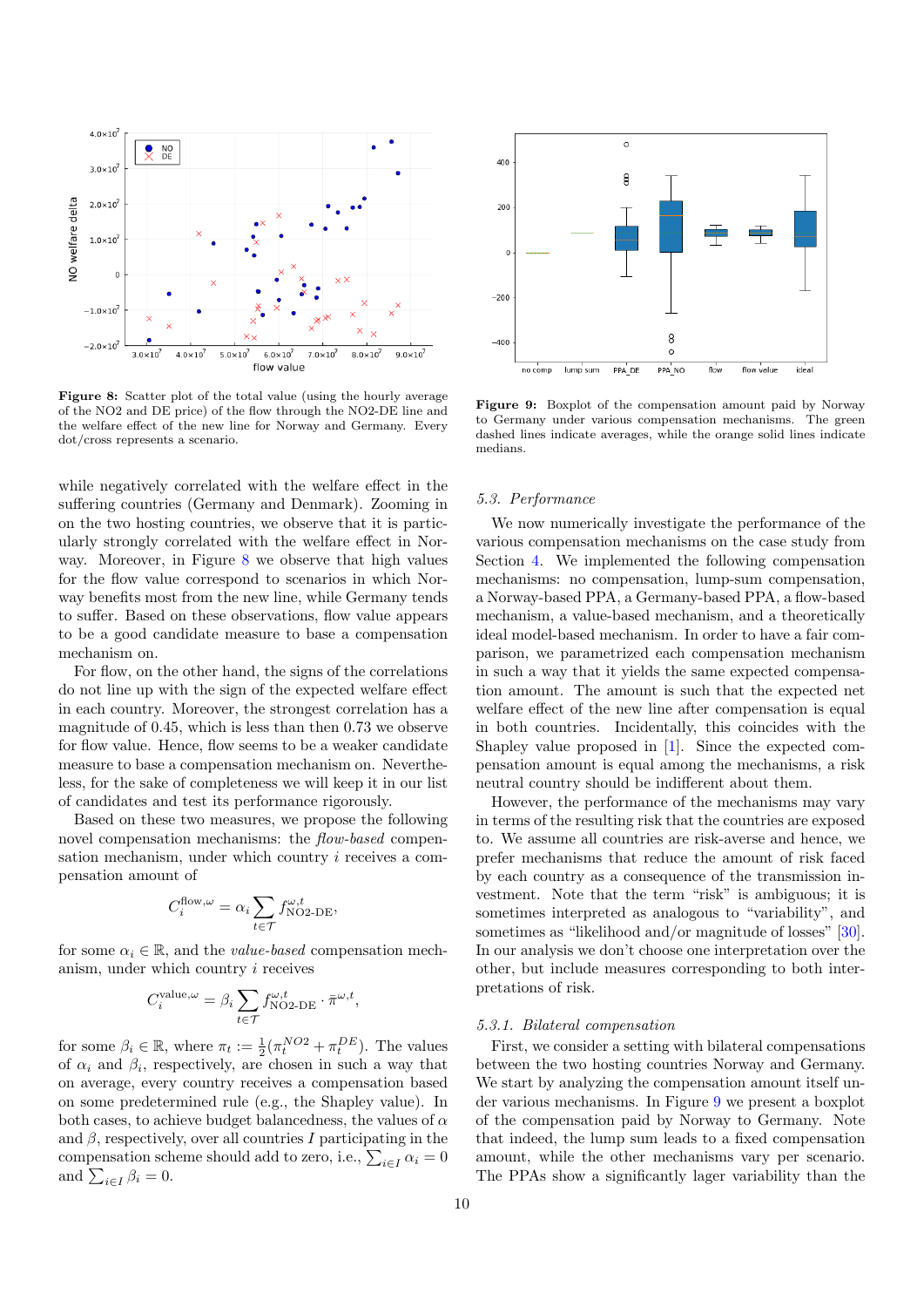flow- and value-based mechanisms. Hence, the latter two are more predictable, which may be seen as an advantage.

More important, however, is how the different mechanisms translate into net welfare effects of the new line. In particular, we are interested in the corresponding risk faced by each country. We first focus on variability-based measures of risk. For this purpose, we refer to the boxplots in Figure [10](#page-10-0) and the first two columns of Table [5.](#page-11-0) Note that the theoretical ideal mechanism is able to significantly reduce these measures of variability, though not completely. This is due to the fact that there is variability in the combined welfare effects of the new line, aggregated over both countries. Hence, we should not expect to be able to eliminate all variability using compensation mechanisms, although the ideal mechanism shows that significant reduction is theoretically possible.

Next, we observe that a Germany-based PPA increases the risk faced by both countries, even that of Germany. Hence, the variability in the the compensation amount observed in Figure [9](#page-9-2) does not cancel out the variability in the welfare effects before compensation. This may be caused by the fact that the correlations between the welfare effects of the new line in Norway and Germany and the price in Germany are not large enough.

A Norway-based PPA, however, reduces the risk faced by Germany significantly, to a level close to the theoretical ideal mechanism, while increasing that faced by Norway. Here, at least for Germany, the correlation between the welfare effect in Germany and the NO2 price is apparently large enough for the variability in the compensation amount to cancel out variability in the welfare effect of the new cable in Germany. For Norway, however, the corresponding effect is not strong enough, which might be explained by the weaker correlation between the NO2 price and the welfare effect of the new line on Norway, observed in Table [3.](#page-8-0) Hence, the net effect of the Norway-based PPA is that it shifts risk from Germany to Norway. This may or may not be desirable, depending on the risk preferences of the two countries.

Finally, we observe that the value-based mechanism outperforms all other measures for both countries, except for the Norway-based PPA, which is the best option for Germany. Notably, the value-based mechanism succeeds in reducing the amount of risk faced by both Norway and Germany, compared to a lump sum. Hence, it succeeds in its purpose of risk mitigation. However, the improvement over the lump sum is only modest. Comparing the valuebased mechanism to the theoretical ideal, we see that there is still a significant potential for improvement.

Next, in the remaining columns of Table [5](#page-11-0) we consider loss-oriented measures. We compute the probability of a net welfare loss, the expected net welfare loss (only scenarios with losses contribute to this value; gains are regarded as zeros), and the 80% conditional value at risk (CVaR) [\[31\]](#page-17-23) of the net welfare loss, representing the expected value of the 20% worst cases. We observe that the theoretical ideal achieves in mitigating risk significantly, although not

<span id="page-10-0"></span>

Figure 10: Boxplots of the net welfare effects of the new line for Germany and Norway under various compensation mechanisms. The green dashed lines indicate averages, while the orange solid lines indicate medians.

completely. The fact that it cannot completely eliminate the risk of loss was already argued in Section [5.2](#page-6-3) and illustrated by Figure [7.](#page-7-1) However, Table [5](#page-11-0) shows that significant improvements are possible, at least in theory.

Turning to the other mechansims, we observe that the Germany-based PPA performs bad on all fronts. For the Norway-based PPA we see a similar performance as before (good for Germany, bad for Norway), except according to the CVaR measure: in terms of CVaR it performs relatively bad for Germany as well. The interpretation is that although the expected losses to Germany are small, the very worst scenarios are worse than under other mechanisms. Next, the value-based mechanism outperforms all other mechanisms (except the theoretical ideal) according to most measures. It outperforms the flow-based mechanism on all measures except the probability of a loss in Norway. Moreover, it outperforms the lump sum on all but one measure: CVaR for Germany. Hence, again, it seems to succeed in its purpose of mitigating risk for most countries. However, comparing it with the theoretical ideal mechanism, there is again significant room for improve-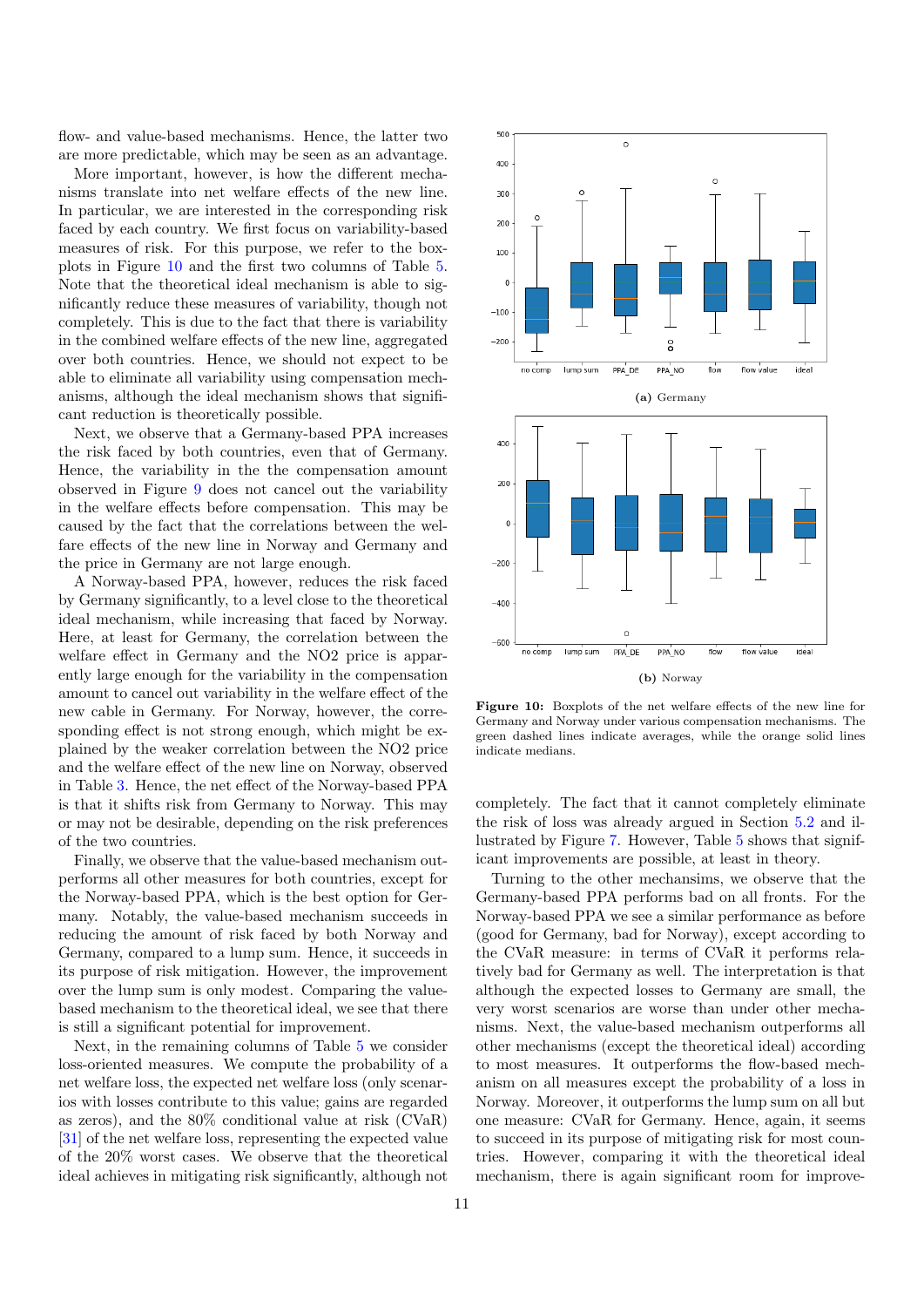<span id="page-11-0"></span>Table 5: Various measures capturing the level of risk faced by Germany and Norway as a result of the new line, after compensation by different mechanisms. The measures are: standard deviation of the compensation amount, standard deviation of the net total welfare effect, probability of welfare loss, expected welfare loss, CVaR of welfare loss (with parameter 0.80). All numbers (except for the percentages) are in millions of euros annually.

| mechanism  | std(C) | $std(\triangle NTW)$ |       | P(L) |      | E[L]  |      | $CVaR_{80}(L)$ |       |
|------------|--------|----------------------|-------|------|------|-------|------|----------------|-------|
|            |        | DE                   | NO    | DE   | NO   | DE    | NΟ   | DЕ             | NO    |
| no comp.   | 0.0    | 124.8                | 188.8 | 80\% | 43\% | 109.1 | 40.5 | 212.1          | 140.4 |
| lump sum   | 0.0    | 124.8                | 188.8 | 63\% | 47\% | 49.2  | 78.6 | 125.4          | 227.1 |
| PPA DE     | 130.5  | 156.4                | 212.1 | 57%  | 53\% | 58.9  | 82.5 | 145.2          | 275.5 |
| PPA NO     | 211.2  | 94.9                 | 209.7 | 37\% | 53\% | 34.8  | 87.2 | 150.8          | 272.0 |
| flow       | 22.4   | 136.4                | 181.1 | 57%  | 43\% | 52.4  | 76.0 | 144.8          | 230.8 |
| flow value | 19.3   | 122.8                | 175.2 | 57%  | 47%  | 48.1  | 73.9 | 131.2          | 213.8 |
| ideal      | 130    | 93.6                 | 93.6  | 47\% | 47%  | 38.0  | 38.0 | 124.8          | 124.8 |

ment.

We can draw the following conclusions. Firstly, the theoretical ideal mechanism shows that there is indeed a significant potential for mitigating risk by using scenariodependent compensations. Secondly, a Germany-based PPA performs by far the worst of all measures considered. It increases the risk faced by the countries compared to a lump sum. However, a Norway-based PPA does yield good results for Germany. It basically transfers part of the risk from Germany to Norway. Such behavior might or might not be desirable, depending on the relative risk preferences of both countries. Next, the value-based mechanism consistently outperforms the flow-based mechanism. Hence, including the additional price information allows the mechanism to succeed better in risk sharing.

Finally, the value-based mechanism outperforms most other mechanisms according to most measures. In particular, it outperforms the lump sum on all measures except CVaR for Germany. Hence, it seems to succeed in achieving what it was constructed to do: reducing the risk faced by both hosting countries. However, the value-based mechanism only improves upon a lump sum by a modest degree. Comparing this with the theoretical ideal mechanism, which performs much better, we conclude that there is still significant room for improvement. In particular, a mechanism based on some measure exhibiting stronger correlations with the welfare effects in Norway and Germany than flow value does in Table [4,](#page-8-1) might achieve higher levels of risk mitigation.

# 5.3.2. Multilateral compensation

In practice, countries hosting a planned transmission expansion might want to involve other countries that are affected by the planned investment. One reason for this may be to avoid conflict that might hurt future cooperation. In our case study in particular, there are three other countries that are significantly affected by the proposed transmission expansion: Austria, France, and Denmark. Even though the welfare gain for Norway is sufficient to compensate Germany on its own, the majority of the welfare gains actually falls on other countries, most notably Aus-

tria and France. Moreover, besides Germany, Denmark is another high-production country that is hurt by the cheap Norwegian power entering the European market. Hence, involving all these five countries in a compensation scheme might be a desirable course of action.

Given this motivation, we now investigate the performance of different compensation mechanisms in a fivecountry coalition consisting of the countries mentioned above. We compare lump sum payments to the flow- and value-based mechanisms proposed in Section [5.2.3.](#page-8-2) Note that the definition of PPAs is unclear in this multilateral setting. For instance, suppose we give Norway a PPA, then it is unclear how we should use this to determine the compensation paid from Austria to Denmark. For this reason, we disregard PPAs in this analysis. Finally, in practice, the share of the benefits allocated to each country is a topic for negotiations. In this case study, we assume an equal-share principle, which entails that every mechanism is parametrized such that the expected net total welfare effect of the new transmission line after compensation is equal in all five countries (25.6 million euros annually).

In Table [6](#page-12-1) we present performance measures for the various compensation mechanisms. First, we observe that under all mechanisms (except the theoretical ideal), Norway and Germany face by far the largest levels of risk. This can be understood by the fact that since they host the new cable, the cable affects these countries most directly. Next, we observe that the value-based mechanism outperforms the flow-based mechanism on almost all measures for all countries. This is in line with our results in the bilateral case and can again be explained by the more desirable correlations observed in Table [4](#page-8-1)

The question remains which of the remaining two mechanisms, lump sum and the value-based mechanism, is preferable. In terms of a variability-based definition of risk, the value-based mechanism is clearly the winner. It has a smaller standard deviation of net total welfare effects than the lump sum for all countries. Hence, it indeed succeeds in risk mitigation. Next, in terms of a loss-based definition of risk, the results are again in favor of the flowvalue based mechanism, though less strongly so. In terms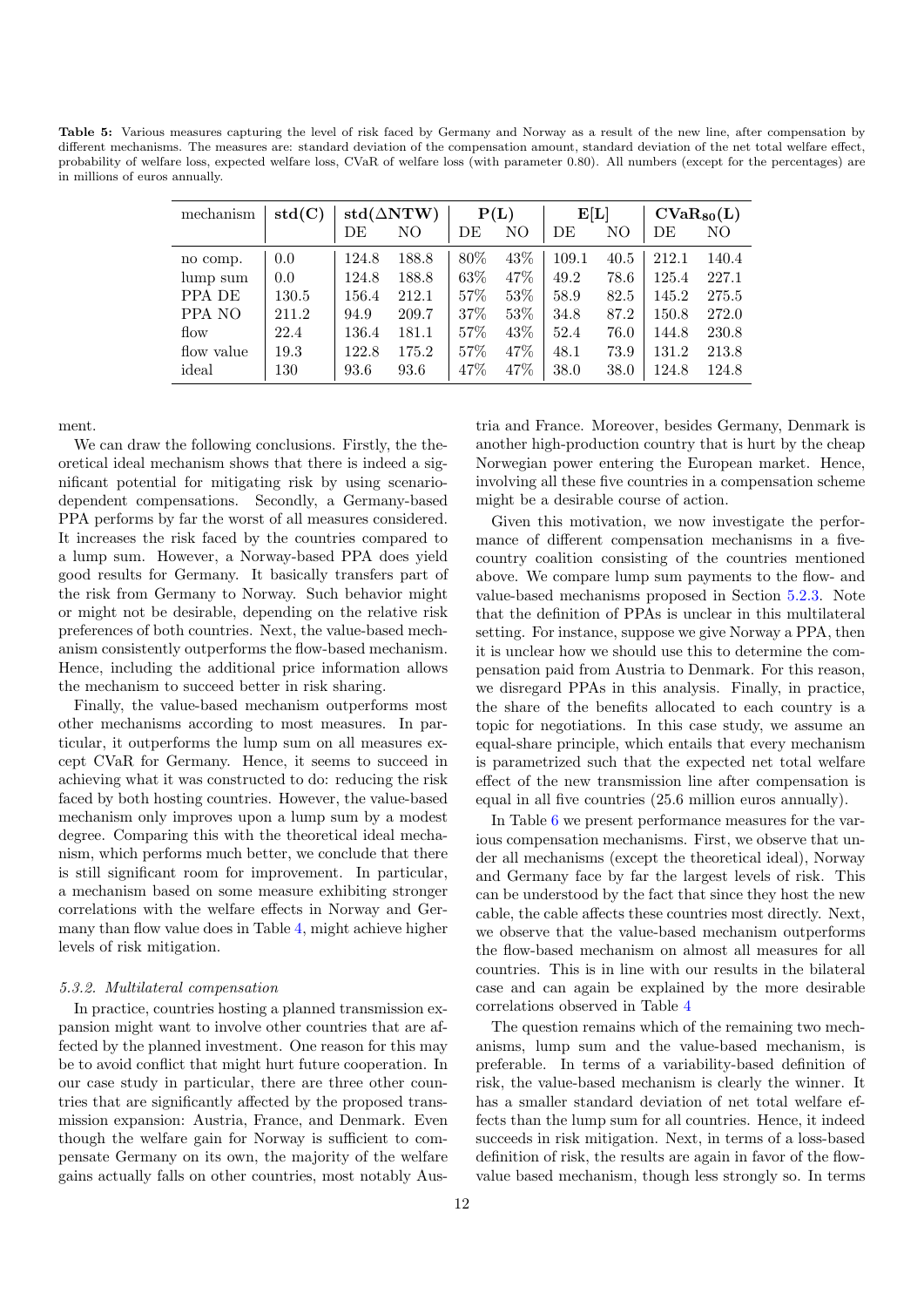|                | mechanism  | std(C)  | $\text{std}(\Delta \text{NTW})$ | P(L)   | E[L]  | $CVaR_{0.8}(L)$ |
|----------------|------------|---------|---------------------------------|--------|-------|-----------------|
|                | no comp.   | 0.0     | 188.8                           | $43\%$ | 40.5  | 140.4           |
| N <sub>O</sub> | lump sum   | 0.0     | 188.8                           | 43\%   | 67.7  | 203.1           |
|                | flow       | 16.2    | 183.0                           | 43%    | 66.2  | 205.8           |
|                | flow value | 14.0    | 178.9                           | 43%    | 64.5  | 193.5           |
|                | ideal      | 159.8   | 43.2                            | $27\%$ | 7.0   | 33.0            |
|                | no comp.   | $0.0\,$ | 79.7                            | $0\%$  | 0.0   | 0.0             |
| AT             | lump sum   | 0.0     | 79.7                            | 40%    | 15.5  | 61.4            |
|                | flow       | 23.0    | 87.2                            | 47\%   | 20.1  | 72.4            |
|                | flow value | 19.9    | 76.3                            | 43\%   | 15.3  | 50.3            |
|                | ideal      | 63.5    | 43.2                            | 27%    | 7.0   | 33.0            |
|                | no comp.   | 0.0     | 54.2                            | $0\%$  | 0.0   | 0.0             |
| <b>FR</b>      | lump sum   | 0.0     | 54.2                            | $30\%$ | 8.0   | 38.2            |
|                | flow       | 11.5    | 58.1                            | 37%    | 9.7   | 42.2            |
|                | flow value | 9.9     | 52.5                            | $37\%$ | 7.3   | 31.5            |
|                | ideal      | 47.8    | 43.2                            | $27\%$ | 7.0   | 33.0            |
|                | no comp.   | 0.0     | 124.8                           | 80%    | 109.1 | 212.1           |
| DE             | lump sum   | 0.0     | 124.8                           | $60\%$ | 34.2  | 101.4           |
|                | flow       | 28.6    | 140.0                           | $53\%$ | 40.3  | 128.2           |
|                | flow value | 24.7    | 122.8                           | 53%    | 34.9  | 110.9           |
|                | ideal      | 125.4   | 43.2                            | 27%    | 7.0   | 33.0            |
|                | no comp.   | 0.0     | 36.1                            | $97\%$ | 60.2  | 112.7           |
| DK             | lump sum   | 0.0     | 36.1                            | 20%    | 5.4   | 27.0            |
|                | flow       | 22.1    | 44.6                            | $30\%$ | 9.0   | 39.4            |
|                | flow value | 19.1    | 35.7                            | 27%    | 5.4   | 25.5            |
|                | ideal      | 70.1    | 43.2                            | 27\%   | 7.0   | 33.0            |

<span id="page-12-1"></span>Table 6: Various measures capturing the level of risk faced by each coalition country as a result of the new line, after compensation by different mechanisms. All numbers (except for the percentages) are in millions of euros annually.

of expected loss and CVaR of loss, all countries except for Germany are better off with the value-based mechanism. The reason for underperformance for Germany may be the weak correlation between flow value and the welfare effect of the new line in Germany; see Table [4.](#page-8-1)

Overall, we conclude that the value-based mechanism consistently outperforms the flow-based mechanism and also outperforms the lump sum in terms of most measures for most countries. All in all, the value-based mechanism seems the most promising in terms of mitigating risk of the countries involved. However, comparing it to the theoretical ideal mechanism, there is again significant room for improvement.

# <span id="page-12-0"></span>6. Conclusion

We investigated the potential of existing and novel welfare compensation mechanisms in TEP under uncertainty. The simplest existing mechanism, lump sum payments, does not take uncertainty into account at all. Other mechanisms, under which the compensation amount depends on the scenario, can potentially exploit negative correlations between the welfare effects of a new transmission line in

benefiting and suffering countries in order to mitigate the risk of all parties involved.

We conducted numerical experiments in a case study of the Northern-European power sector. We find a systemoptimal investment in a new transmission line between Norway and Germany that benefits Norway but hurts Germany in terms of expected total welfare. We considered both bilateral compensations (between Norway and Germany alone) and multilateral compensations (involving other affected countries, too). In both settings, we observed that a theoretically ideal, model-based mechanism can significantly reduce the levels of risk faced by the countries involved. This highlights the relevance of our research and the potential of mitigating risk by using scenario-dependent compensation mechanisms.

We analyzed one scenario-dependent mechanism from the literature: PPAs. We first show that in a stochastic setting, budget balancedness does not hold for PPAs. Hence, one should select a single country that receives the PPA. Moreover, in the numerical experiments we observed that a Germany-based PPA increases risk for both countries, while a Norway-based PPA shifts risk from Germany to Norway. We conclude that when considering a PPA, one should be careful in selecting the country at which the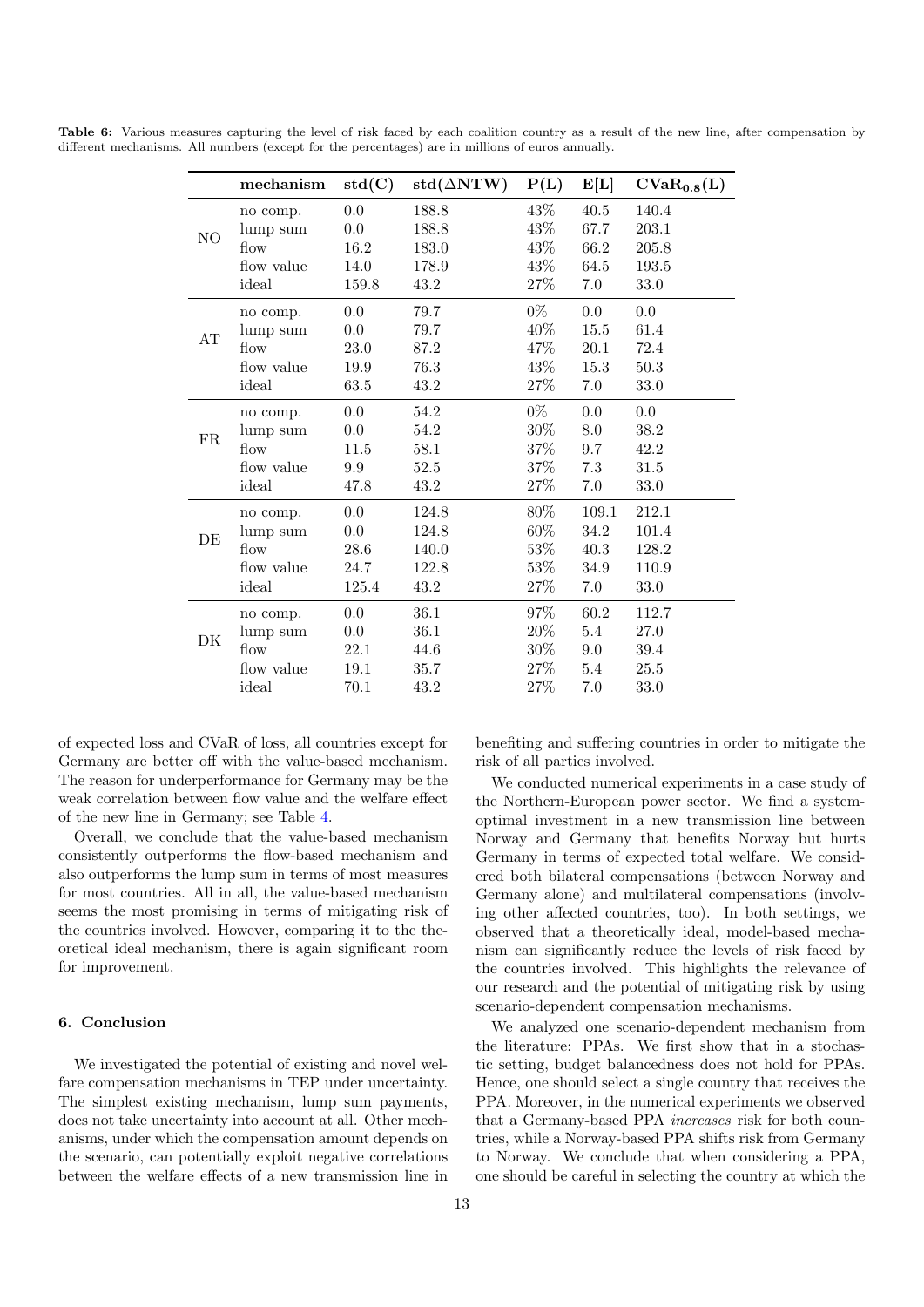# PPA is based.

We also tested two novel mechanisms, based on the flow through the new line and its economic value. In both the bilateral and multilateral setting, our novel value-based mechanisms performs best in terms of mitigating risk for the countries involved. It appears to do so by successfully exploiting negative correlations in the welfare effects of the new transmission line between benefiting and suffering countries. In particular, the value-based mechanism outperforms the lump sum payment. However, the improvement is only moderate. Comparing it with the theoretically ideal mechanism, we see that there is still significant potential for improvement. We expect that the level of outperformance may be higher if the negative correlations mentioned above are stronger or if the correlations between the economic value of flow through the new transmission line and the welfare effects of this line in the neighboring countries are stronger.

While we deem the value-based mechanism most promising, its performance may well depend on the specific practical setting at hand. Therefore, in practical situations, we suggest to run an analysis like the one presented in this paper before choosing a particular compensation mechanism. Note that if the proposed transmission expansion plan is found by running a TEP model, then the proposed analysis can be performed by a simple extension of this model. One might use this paper as a blueprint for such an analysis. In any case, we suggest to include our valuebased mechanism as one of the candidate compensation mechanisms.

Future research might focus on further investigating the performance of various compensation mechanisms in settings beyond the case study investigated in our paper. In particular, it would be interesting to test our hypothesis that the value-based mechanism performs better in situations with a strong correlation between the economic value of the flow through the new transmission line and its welfare effects in the neighboring countries. In addition, novel mechanisms may be developed based on measures exhibiting such strong correlations, or mixtures of several mechanisms may be tested. Moreover, it would be interesting to investigate the performance of different compensation mechanisms in a setting with investments in multiple transmission lines simultaneously, rather than the single-line setting used in this paper.

Another avenue for future research might be to investigate the incentive-distorting effects of welfare compensations and various mechanisms in particular, as sketched in Section [5.1.](#page-6-2) It would be interesting to see how much welfare compensations may cause the system to deviate from the equilibrium and what the welfare effects of these deviations are. Such an analysis might be able to identify the types of government interventions (taxes/subsidies) and compensation mechanisms that minimize this issue of incentive distortions.

Acknowledgements. We want to thank THEMA Consulting for the data they shared with us.

# <span id="page-13-0"></span>Appendix A Mathematical model

Our TEP model consists of two levels. In the lower level, the producers, consumers and the TSO act in the electricity market. We assume that each of these actors maximizes their own surplus and we assume perfect competition with all actors being price takers. The equilibrium problem arising from these interacting optimization problems can be formulated as a mixed-complementarity program (MCP) consisting of the Karush-Kuhn-Tucker (KKT) conditions of each actor's optimization problem, combined with a market clearing condition. In the upper level, a social planner is endowed with the task of deciding the transmission expansion investment levels. We assume that the social planner acts as a Stackelberg leader that tries to maximize total welfare of the entire system, while taking the optimal decisions of the followers into account. Together, the bi-level model constitutes an MPEC.

#### A.1 Notation

#### Sets:

- $\mathcal N$  Set of nodes (indexed by n)
- $\mathcal{L}$  Set of lines (indexed by l)
- $\mathcal{G}_n$  Set of generators in node *n* (indexed by *g*)
- $\mathcal{R}_n$  Set of renewables in node *n* (indexed by *r*)
- $S$  Set of seasons (indexed by s)
- $\mathcal T$  Set of time periods (indexed by t)
- $\mathcal{T}_S$  Set of time periods in season s (indexed by t)
- $\Omega$  Set of scenarios (indexed by  $\omega$ )

# Parameters:

- $P_{\omega}$  Probability for scenario  $\omega$
- $I_{\omega}^R$ Production profile for renewable r in scenario  $\omega$ in time period  $t$
- $G_r^R$ Installed capacity for renewable  $r$  [MW]
- $C_r^{I,R}$ Investment cost for renewable  $r \in \text{MW}$
- $C_g^{I,G}$ Investment cost for generator  $q \in \text{MW}$
- $C_{at}^G$ Marginal cost for generator  $g$  in time period  $t$  $[\in]$ MW]
- $G_g^{Max}$  Installed generation capacity for generator g [MW]
- $Q_{\omega gs}^{Max}$  Production limit for generator g in scenario  $\omega$  in season s [MWh]
- $A_{nl}$  Node-line incidence matrix entry for node n and line l
- $C_l^{I,L}$ Investment cost for line  $l \in /MW$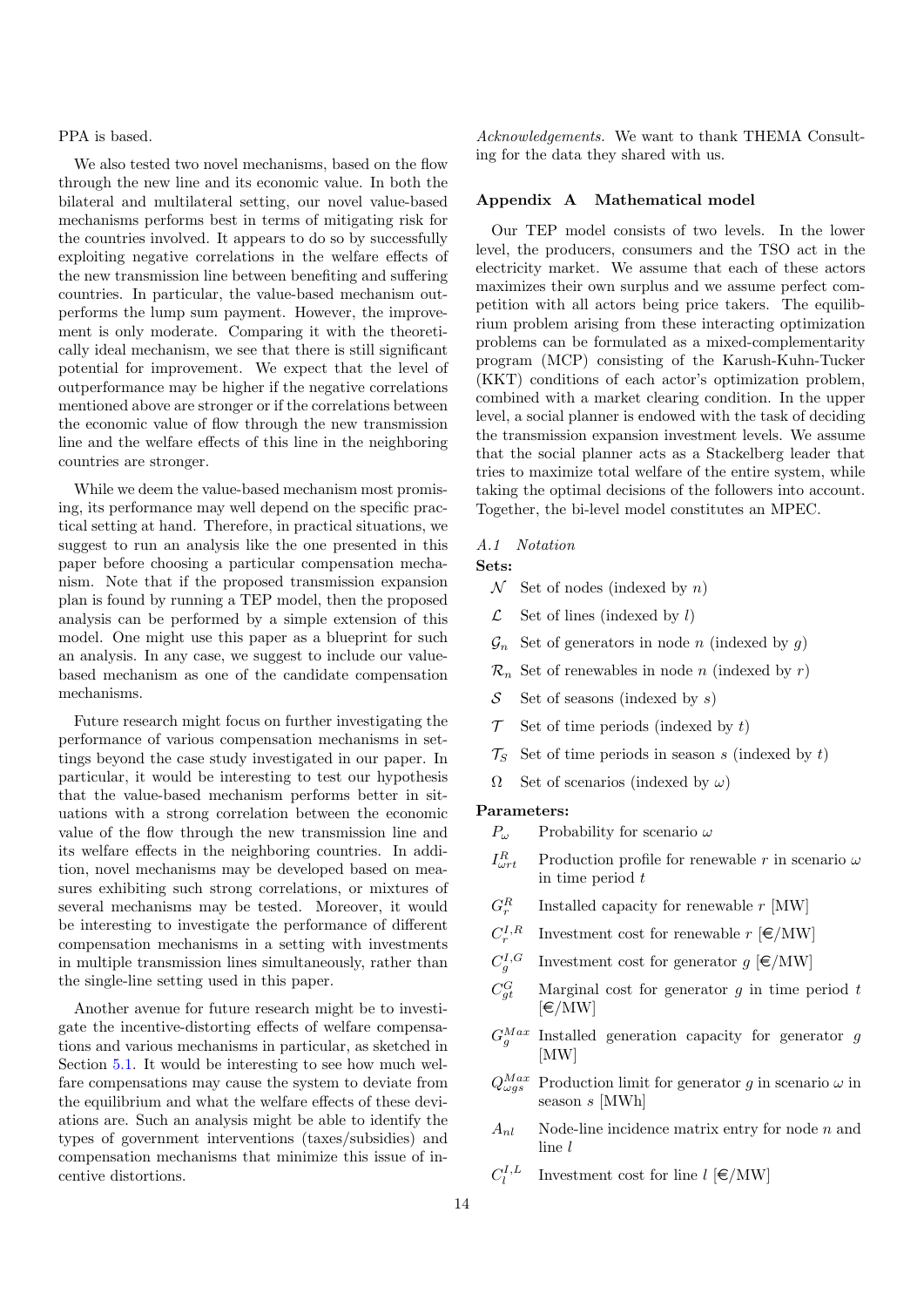- $F_l^{Max}$  Maximum line capacity for line l [MW]
- $D_{\omega n t}^A$ Slope of inverse demand function for node  $n$  in scenario  $\omega$  in time period t
- $D_{\omega n}^B$ Constant of inverse demand function for node  $n$ in scenario  $\omega$  in time period t

# Variables:

- $y_r^R$ Capacity expansion for renewable  $r$  [MW]
- $y_g$  Capacity expansion for generator g [MW]
- $q_{\omega a t}$  Production for generator g in scenario  $\omega$  in time period t [MW]
- $f_{\omega l t}$  Flow in line l in scenario  $\omega$  in time period t [MW]
- $x_l$  Capacity expansion for line l [MW]
- $d_{\omega nt}$  Demand in node n in scenario  $\omega$  in time period t [MW]
- $\pi_{\omega nt}$  Price in node *n* in scenario  $\omega$  in time period *t*  $[\infty / MW]$

# A.2 Lower-level problem

In this subsection we describe the lower-level equilibrium problem. This equilibrium problem can be represented as an MCP consisting of the KKT conditions of the optimization problems of all the actors in the market, combined with a market clearing constraint. We will not present the KKT conditions explicitly, but simply state each actor's optimization problem.

# A.2.1 Conventional energy producer problem

Every conventional generating unit (power plant) is modeled as an independent generating company maximizing its operational profits minus investment costs. Each generating company can freely choose its generation levels to maximize their profits. Moreover, it has the possibility to invest in additional generating capacity if needed. Eq. [\(1\)](#page-14-0) describes the optimization problem for generator  $g \in \mathcal{G}_n$  located in node  $n \in \mathcal{N}$ , where the constraints are defined  $\forall \omega \in \Omega, s \in \mathcal{S}, t \in \mathcal{T}$ .

<span id="page-14-0"></span>
$$
\underset{q_{\omega gt}, y_g}{\text{maximize}} \quad \sum_{\omega \in \Omega} \sum_{t \in \mathcal{T}} P_{\omega} \left( \pi_{\omega nt} - C_{gt}^G \right) q_{\omega gt} - C_g^{I, G} y_g \tag{1a}
$$

subject to

$$
q_{\omega gt} \le G_g^{Max} + y_g,\tag{1b}
$$

$$
\sum_{t \in \mathcal{T}_S} q_{\omega gt} \le Q_{\omega gs}^{Max},\tag{1c}
$$

$$
q_{\omega gt}, y_g \ge 0 \tag{1d}
$$

The objective function in Eq.  $(1a)$  consists of maximizing the expected revenue minus the investment costs in new generating capacity. Operating costs and investment costs are both assumed to be linear. Eq. [\(1b\)](#page-14-2) states that the production must be no more than the existing generating

capacity plus the invested generating capacity. Eq. [\(1c\)](#page-14-3) states that the total production in a season must be no more than the available quantity, which may vary per season. Finally, Eq. [\(1d\)](#page-14-4) states that the generation and investment quantities must be non-negative.

# A.2.2 Renewable energy producer problem

The renewable energy companies want maximize their profit earned from generating and selling renewable energy. In contrast with the conventional power producers, they are not able to freely choose their production levels; these are determined by the wind and solar profile. They can choose to invest in additional generating capacity, though. The optimization problem for renewable energy producer  $r \in \mathcal{R}_n$  located in node  $n \in \mathcal{N}$  is given by Eq. [\(2\)](#page-14-5).

<span id="page-14-6"></span><span id="page-14-5"></span>
$$
\begin{aligned}\n\text{maximize} \quad & \sum_{\omega \in \Omega} \sum_{t \in \mathcal{T}} P_{\omega} \pi_{\omega n t} \left( G_r^R + y_r^R \right) I_{\omega r t}^R - C_r^{I, R} y_r^R \\
& \tag{2a}\n\end{aligned}
$$

subject to

<span id="page-14-7"></span>
$$
y_r^R \ge 0\tag{2b}
$$

The objective function in Eq. [\(2a\)](#page-14-6) consists of maximizing the expected revenue minus the investments in new renewable capacity. Investment costs are assumed to be linear. Eq. [\(2b\)](#page-14-7) states that capacity investment is non-negative.

# A.2.3 Consumer problem

The consumers aim to satisfy their demand for power at the lowest possible cost. In other words, they want to maximize the consumer surplus in each node  $n$ . Assuming a linear demand function, Eq. [\(3\)](#page-14-8) represents the maximization problem for the consumers located in node  $n$ .

<span id="page-14-9"></span><span id="page-14-8"></span>
$$
\begin{aligned}\n\text{maximize} \quad & \sum_{\omega \in \Omega} \sum_{t \in \mathcal{T}} P_{\omega} \left( \frac{1}{2} D_{\omega n t}^A d_{\omega n t} + D_{\omega n t}^B - \pi_{\omega n t} \right) d_{\omega n t} \\
&\tag{3a}\n\end{aligned}
$$

<span id="page-14-1"></span>Eq.  $(3a)$  is the objective function for the consumers, representing the consumer surplus.

# <span id="page-14-2"></span>A.2.4 TSO Problem

<span id="page-14-10"></span><span id="page-14-4"></span><span id="page-14-3"></span>We assume a single TSO that operates all lines. The TSO maximizes the expected congestion rent for all lines, and sets the line flows accordingly. Recall that we assume that the TSO is a price taker. Hence, it will not use its market power and it will basically act as a dummy player (this is confirmed by our finding that in the equilibrium solution the TSO makes zero profit in expectation). The optimization problem for the TSO is given by Eqs. [\(4\)](#page-14-10), where the constraints are defined  $\forall \omega \in \Omega, l \in \mathcal{L}, t \in \mathcal{T}$ .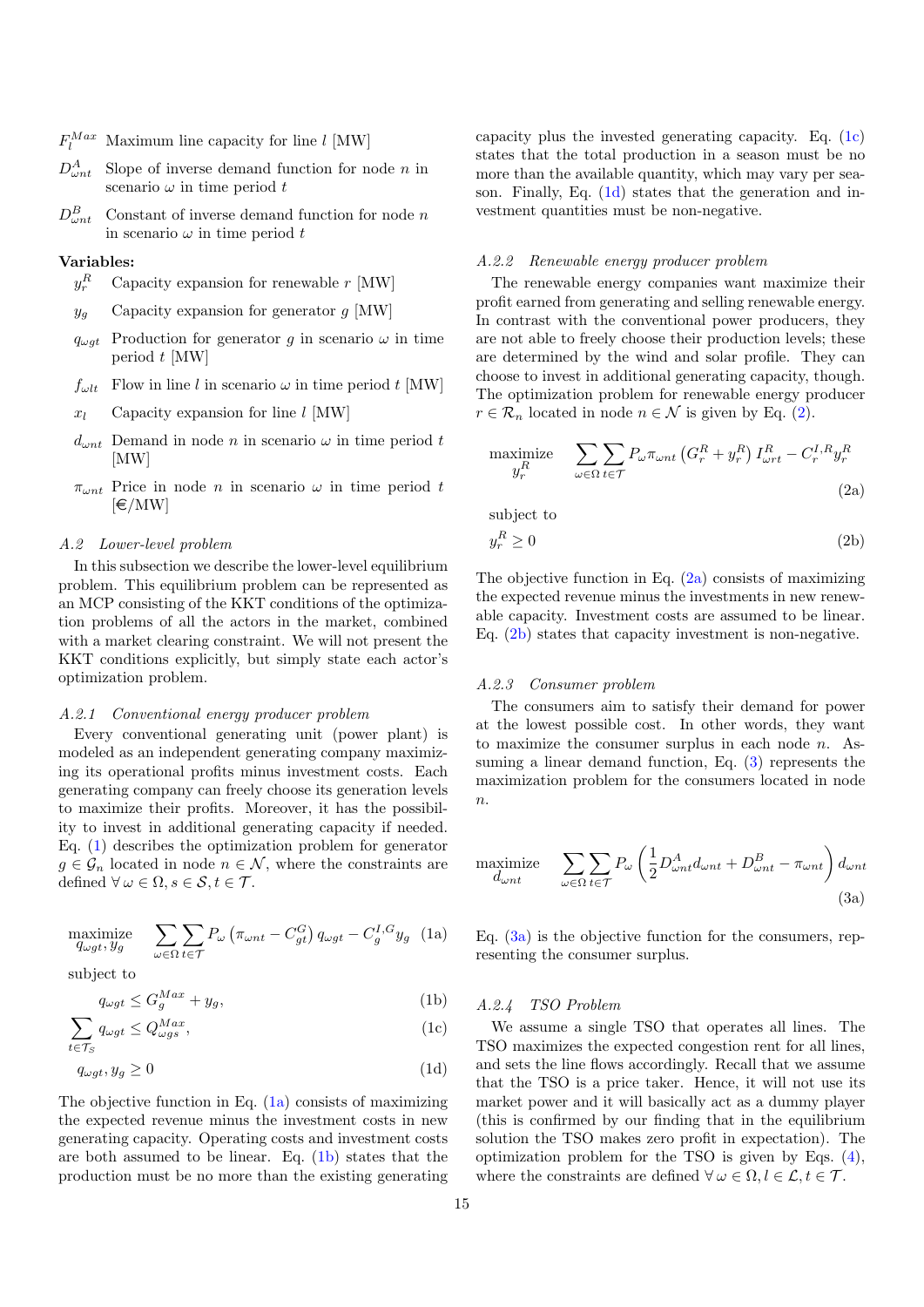$$
\underset{f_{\omega lt}, x_l}{\text{maximize}} \quad -\sum_{\omega \in \Omega} \sum_{i \in \mathcal{N}} \sum_{l \in \mathcal{L}} \sum_{t \in \mathcal{T}} P_{\omega} A_{nl} f_{\omega lt} \pi_{\omega nt} \qquad (4a)
$$

subject to

$$
f_{\omega lt} \le F_l^{Max} + x_l,
$$

$$
f_{\omega l t} \ge -F_l^{Max} - x_l \tag{4c}
$$

<span id="page-15-2"></span><span id="page-15-1"></span> $(4b)$ 

The objective function in Eq. [\(4a\)](#page-15-0) consists of the expected congestion rent earned from all lines. Eqs. [\(4b\)](#page-15-1) and [\(4c\)](#page-15-2) state that the flow in a line must not exceed the current capacity plus the invested capacity. Note that the optimization model can be equivalently separated into optmization problems for each line. Hence, the assumption of a single TSO is without loss of generality.

#### A.2.5 Market clearing

The market clearing constraint is used to connect the market actors' decisions together. It guarantees that the market clears, i.e., that supply meets demand. It is given by

<span id="page-15-3"></span>
$$
d_{\omega nt} + \sum_{l \in \mathcal{L}} A_{nl} f_{\omega lt} = \sum_{g \in \mathcal{G}_n} q_{\omega gt} + \sum_{r \in \mathcal{R}_n} \left( G_r^R + y_r^R \right) I_{\omega rt}^R \tag{5}
$$

In particular, Eq. [\(5\)](#page-15-3) states that for a given node, the sum of demand and net outgoing flows must be equal to the total amount of power generated from both conventional and renewable sources. The market price is given by the dual variable  $\pi_{\omega n t}$  corresponding to this constraint.

# A.3 Upper-level problem

The upper-level problem consists of the social planner's transmission expansion problem. The social planner chooses the investment levels  $x_l, l \in \mathcal{L}$ , that maximize the expected net total welfare in the system. Here, we define net total welfare as gross total welfare (consisting of producer surplus, consumer surplus, and congestion rent) minus investment cost (which are assumed to be linear). The social planner acts as a Stackelberg leader that takes the other actors' optimal responses into account.

Let  $TW(x, q, y, y^R, d, f, \pi)$  denote the expected gross total welfare corresponding to the decision vectors  $x, q, y, y^R, d, f$  and price vector  $\pi$ . That is, TW is equal to the sum of the objective functions of the optimization problems of all producers, consumers, and the TSO. Let  $KKT_1, \ldots, KKT_4$  denote the sets of KKT conditions corresponding to the problems in Eqs.  $(1)-(4)$  $(1)-(4)$  $(1)-(4)$ , respectively. Then, the social planner's problem can be described as an MPEC of the form

<span id="page-15-7"></span>
$$
\begin{array}{ll}\text{maximize} & TW(x, q, y, y^R, d, f, \pi) - \sum_{l \in \mathcal{L}} C_l^{I, L} x_l & \text{(6a)}\\ & x_l \ge 0 & \end{array}
$$

subject to

$$
KKT_1, \ldots, KKT_4,\tag{6b}
$$

Market clearing condition Eq.  $(5)$  (6c)

<span id="page-15-0"></span>Eq. [\(6a\)](#page-15-4) represents the social planner's objective, consisting of maximizing the net total welfare. Eqs.  $(6b)-(6c)$  $(6b)-(6c)$  $(6b)-(6c)$ are the equilibrium constraints arising from the lower-level MCP.

#### A.3.1 Quadratic programming reformulation

The social planner's optimization problem, given by the MPEC Eq. [\(6\)](#page-15-7), can be reformulated as a single quadratic program. To show this, first define  $TW^*(x)$  as the value of  $TW(x, q, y, y^R, d, f, \pi)$  at an optimal solution to the lowerlevel MCP defined by Eqs. [\(6b\)](#page-15-5)-[\(6c\)](#page-15-6) (this value is unique, as we will prove shortly). Then, the social planner's problem consists of maximizing net total welfare:

$$
\begin{array}{ll}\text{maximize} & TW^*(x) - \sum_{l \in \mathcal{L}} C_l^{I,L} x_l \end{array} \tag{7a}
$$

<span id="page-15-8"></span>Similar to the classical result by [\[32\]](#page-17-24), it can be shown that the lower-level MCP is equivalent to a central planner quadratic optimization problem in which total welfare is maximized. The proof of this equivalence, which we omit for brevity, is through the observation that the KKT conditions to the quadratic program, which are necessary and sufficient, are equivalent to the mixed-complementarity Eqs. [\(6b\)](#page-15-5)-[\(6c\)](#page-15-6) defining the lower-level MCP. Observe that  $TW^*(x)$  denotes the optimal value of the quadratic program, which proves that this value is indeed unique.

Substituting the lower-level quadratic programming formulation for  $TW^*(x)$  into Eq. [\(7\)](#page-15-8), and combining the upper and lower level decisions into a single optimization problem yields a quadratic programming reformulation for the social planner's MPEC. It is given by Eq. [\(8\)](#page-15-9), where the constraints are defined  $\forall \omega \in \Omega, g \in \mathcal{G}_n, r \in \mathcal{R}_n, n \in$  $\mathcal{N}, l \in \mathcal{L}, s \in \mathcal{S}, t \in \mathcal{T}$ .

<span id="page-15-9"></span>
$$
\begin{aligned}\n\underset{\substack{q_{\omega g t}, y_g \\ g_r d_{\omega nt}}}{\text{maximize}} \quad & \sum_{\omega \in \Omega} \sum_{i \in \mathcal{N}} \sum_{t \in \mathcal{T}} P_{\omega} \left( \frac{1}{2} D_{\omega nt}^A d_{\omega nt} + D_{\omega nt}^B \right) d_{\omega nt} \\
& \quad - \sum_{\omega \in \Omega} \sum_{g \in \mathcal{G}_n} \sum_{t \in \mathcal{T}} P_{\omega} C_{gt}^G q_{\omega gt} - \sum_{g \in \mathcal{G}_n} C_g^{I, G} y_g \\
& \quad - \sum_{r \in \mathcal{R}_n} C_r^{I, R} y_r^R - \sum_{l \in \mathcal{L}} C_l^{I, L} x_l \tag{8a}\n\end{aligned}
$$

subject to

<span id="page-15-11"></span><span id="page-15-10"></span>
$$
q_{\omega gt} \le G_g^{Max} + y_g,\tag{8b}
$$

$$
\sum_{t \in \mathcal{T}_S} q_{\omega gt} \le Q_{\omega gs}^{Max},\tag{8c}
$$

<span id="page-15-5"></span><span id="page-15-4"></span>
$$
d_{\omega nt} + \sum_{l \in \mathcal{L}} A_{nl} f_{\omega lt} = \sum_{g \in \mathcal{G}_n} q_{\omega gt} + \sum_{r \in \mathcal{R}_n} \left( G_r^R + y_r^R \right) I_{\omega rt}^R,
$$
\n(8d)

<span id="page-15-12"></span>
$$
f_{\omega lt} \le F_l^{Max} + x_l,\tag{8e}
$$

$$
f_{\omega lt} \ge -F_l^{Max} - x_l,\tag{8f}
$$

<span id="page-15-6"></span>
$$
q_{\omega gt}, d_{\omega nt} \ge 0,\tag{8g}
$$

$$
y_g, y_r^R, x_l \ge 0 \tag{8h}
$$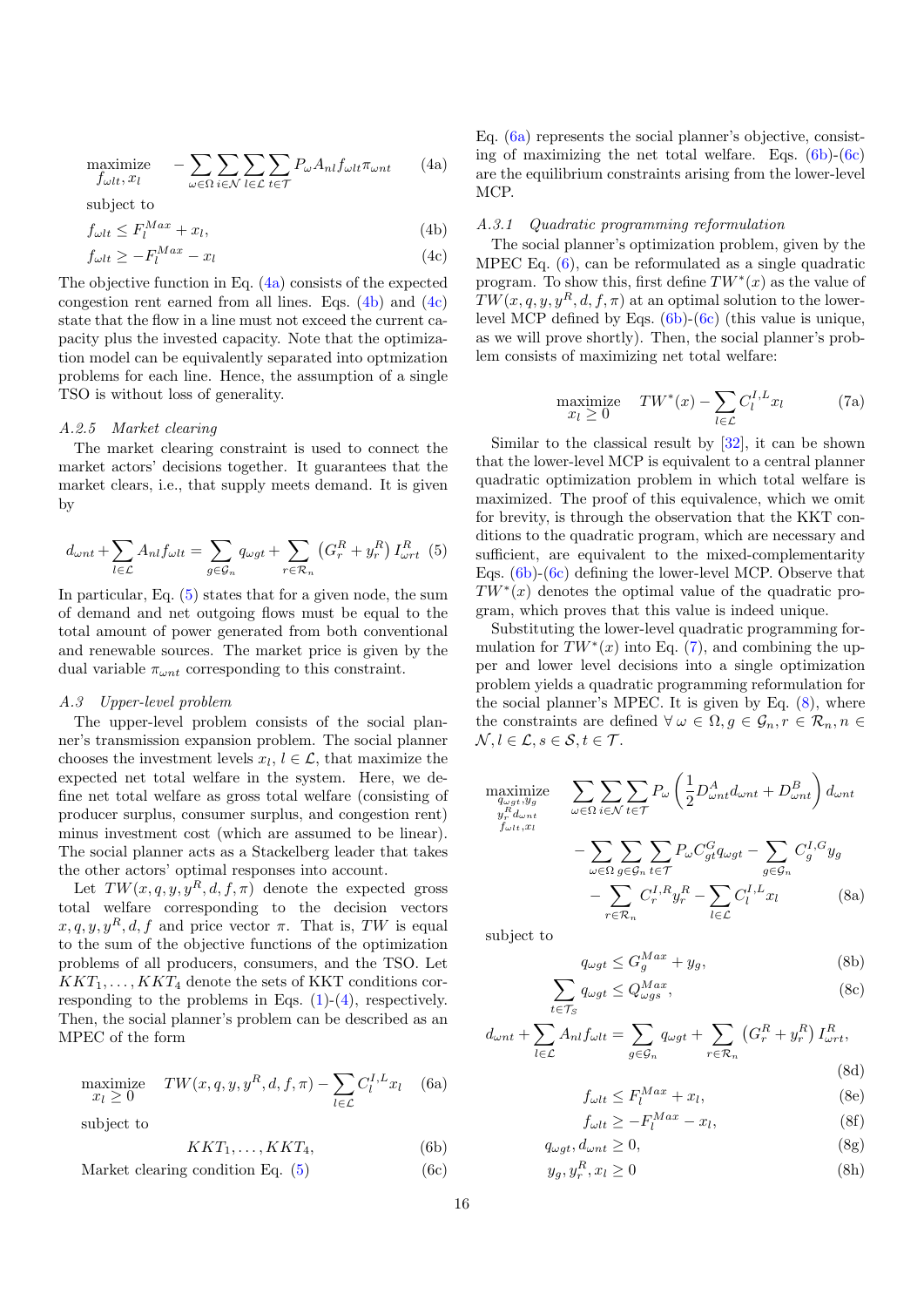| Generators  |         | Lines          |         |  |  |
|-------------|---------|----------------|---------|--|--|
| Coal        | 136,559 | <b>NO1-NO2</b> | 36,399  |  |  |
| Lignite     | 140,826 | NO1-NO3        | 56,874  |  |  |
| <b>CCGT</b> | 70,413  | NO1-NO5        | 52,324  |  |  |
| Other gas   | 38,407  | $NO2-NO5$      | 53,461  |  |  |
| Solar       | 66,224  | $NO5-NO3$      | 79,623  |  |  |
| Wind        | 78,735  | NO3-NO4        | 130,809 |  |  |
|             |         | NO2-DE         | 70,864  |  |  |

<span id="page-16-8"></span>Table 7: Marginal annualized investment costs  $\in / MW$  for generating technologies and transmission lines.

Here, the objective function in Eq.  $(8a)$  consists of the sum of the objective functions of all market participants' optimization problems less investment cost in new transmission lines. The constraints in Eqs.  $(8b)–(8h)$  $(8b)–(8h)$  $(8b)–(8h)$  are a concatenation of the constraints from all market actors' individual optimization problems and the market clearing constraint.

# <span id="page-16-7"></span>Appendix B Data

The model presented in Section [A](#page-13-0) is solved using a power system consisting of Norway, Germany and their neighbouring regions. In this section we describe the data used to parametrize the model.

Marginal investment costs of generators and transmission lines are estimated using data on historical investments [\[33,](#page-17-25) [34,](#page-17-26) [35,](#page-17-27) [36,](#page-17-28) [37,](#page-17-29) [38\]](#page-17-30) and annualized using economic lifetimes based on [\[34\]](#page-17-26) using an assumed interest rate of 4%. The estimates are given in Table [7.](#page-16-8) Since our main concern is the interaction between Norway and Germany, all capacity expansions in transmission and generation in and between other countries than Norway and Germany are fixed at zero.

Initial generation and transmission capacities are based on data from the EMPIRE model in [\[39\]](#page-17-31), the ENTSO-E Transparicy platform [\[40\]](#page-17-32) and from privately communicated data from THEMA Consulting Group. In line with policy goals of phasing out or reducing production from nuclear plants, some nations have their nuclear plant capacities reduced or completely removed. Germany and Belgium have their nuclear capcities completely removed, while France have a reduced capacity in order to mimic normal operating conditions as well as future capacity goals. Using plant efficiencies, together with privately communicated fuel- and  $CO<sub>2</sub>$ -price time series from THEMA Consulting Group, we have approximated seasonal marginal operational costs for the thermal power plants. These costs are given in Table [8.](#page-16-9)

Scenario-specific data are sampled from time series from NordPool [\[41\]](#page-17-33) and Open Power Systems Data [\[42\]](#page-17-34). The linear demand curves are constructed from demand- and

<span id="page-16-9"></span>**Table 8:** Marginal costs  $\in$  /MW] for generating technologies.

|         | $\operatorname{Winter}$ | Spring | <b>Summer</b> | Autumn |
|---------|-------------------------|--------|---------------|--------|
| Coal    | 35,2                    | 29,8   | 30,1          | 35,4   |
| Lignite | 38,9                    | 32,9   | 33,3          | 39,4   |
| CCGT    | 41                      | 33,8   | 35,2          | 39,3   |
| Gas     | 63,1                    | 52,1   | 54,2          | 60,4   |
| Nuclear | 15                      | 15     | 15            | 15     |
| Hydro   | $\Omega$                | 0      | 0             | 0      |

price data. Assuming that inverse demand is written as  $\pi = ad + b$ , the parameters are calculated as

$$
a = \frac{1}{\varepsilon} \frac{|P|}{D}, \qquad b = \left(1 - \frac{1}{\varepsilon}\right)|P|,
$$

with  $P$  and  $D$  being the historical price and demand for a particular hour, respectively, and a price elasticity of demand of  $\varepsilon = -0.05$ , which is in line with estimates in, e.g., [\[43\]](#page-17-35). We use the absolute value  $|P|$  to account for historical hours with negative prices. This method ensures that demand is downward sloping with an elasticity close to −0.05 in cases when model outcomes are close to historical outcomes. Production profiles for solar and wind plants scaled as a factor between 0 and 1 are found from [\[44\]](#page-17-36).

The problem instance consists of a total of 30 scenarios. Each scenario is sampled randomly with historical data from the years 2013-2017. We sample hourly data from consecutive one-week periods, one for each of the four seasons. In this way, each scenario gets four 168-hour seasons resulting in a total of 672 hours in each scenario.

# References

- <span id="page-16-0"></span>[1] M. Kristiansen, F. Muñoz, S. Oren, M. Korpås, A mechanism for allocating benefits and costs from transmission interconnections under cooperation: A case study of the north sea offshore grid, The Energy Journal 39 (6) (2018) 209–234.
- <span id="page-16-1"></span>[2] UN, Multi dimensional issues in international electric power grid interconnections. united nations, Tech. rep., United Nations (2006).
- <span id="page-16-2"></span>[3] I. Konstantelos, G. Strbac, Valuation of flexible transmission investment options under uncertainty, IEEE Transactions on Power systems 30 (2) (2014) 1047–1055.
- <span id="page-16-3"></span>[4] B. Hasche, General statistics of geographically dispersed wind power, Wind Energy 13 (8) (2010) 773–784.
- <span id="page-16-4"></span>[5] A. Mezősi, L. Szabó, Model based evaluation of electricity network investments in Central Eastern Europe, Energy Strategy Reviews 13 (2016) 53–66.
- <span id="page-16-5"></span>[6] D. Huppmann, J. Egerer, National-strategic investment in european power transmission capacity, European Journal of Operational Research 247 (1) (2015) 191–203.
- <span id="page-16-6"></span>[7] L. Olmos, M. Rivier, I. Pérez-Arriaga, Transmission expansion benefits: the key to redesigning the regulation of electricity transmission in a regional context, Economics of Energy & Environmental Policy 7 (1) (2018) 47–62.